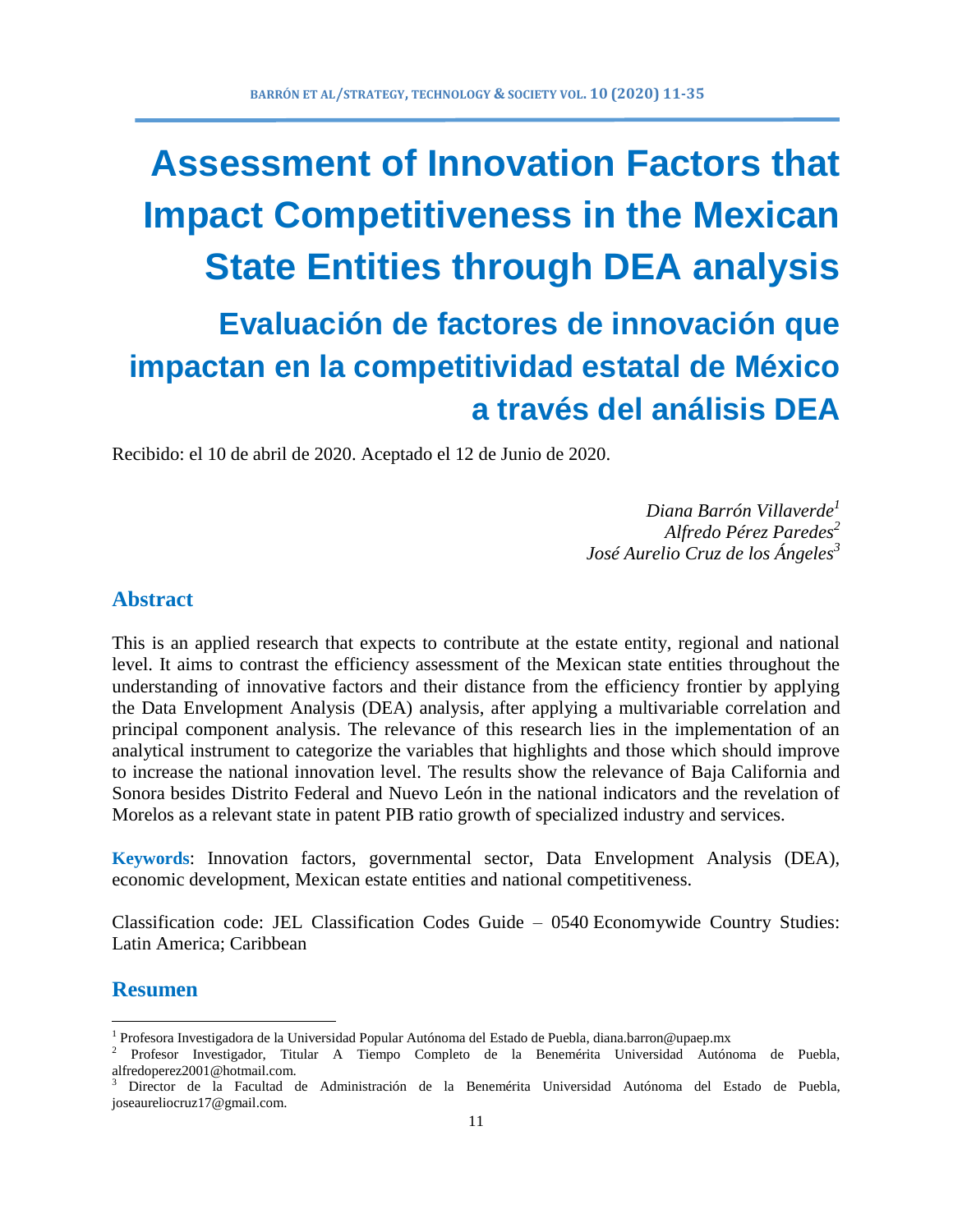Esta es una investigación aplicada que incide en la toma de decisiones hacia entidades a nivel estatal, regional o nacional. Su objetivo es evaluar la eficiencia de las entidades estatales de México a través de la comprensión de los factores de innovación y su distancia de la frontera de eficiencia mediante la aplicación del Análisis Envolvente de Datos (DEA), al aplicar un análisis de componentes principales. La relevancia de esta investigación radica en considerar variables en la aplicación de un instrumento de análisis para categorizar las variables que sobresalen y las que deben mejorar para aumentar el nivel de innovación nacional. Los resultados muestran la relevancia de Baja California y Sonora además de Distrito Federal y Nuevo León en los indicadores nacionales; así como, la revelación de Morelos en crecimiento del PIB en relación de patentes y del PIB en especialización de industria y los servicios.

**Palabras clave**: Factores de innovación, sector gubernamental, Análisis Envolvente de Datos, desarrollo económico, entidades estales mexicanas, competitividad nacional.

# **1 Introduction**

Innovation is essential to obtain a competitive position (Davis, 2013), either in terms of private organizations or public sector, as the correspondent research, which analyses the Mexican state entities. Unlike innovation emanated by private sector focuses primarily on profitable opportunities for its shareholders, the one at public sector seeks to develop skills and provide better capabilities as well as social relationships and participation from individuals and communities to societies. This article considers innovation as a primordial factor of competitiveness, particularly it is focused on institutional efficiency due to its direct relation with productivity and economic output in order to contribute with the progress of standard of living in society.

This article considers the interrelation of competitiveness into different entities which conform the national territory. It aims to interrelate the theoretical framework such a global innovation index and interrelates it with the national innovation program. The dimensions take into account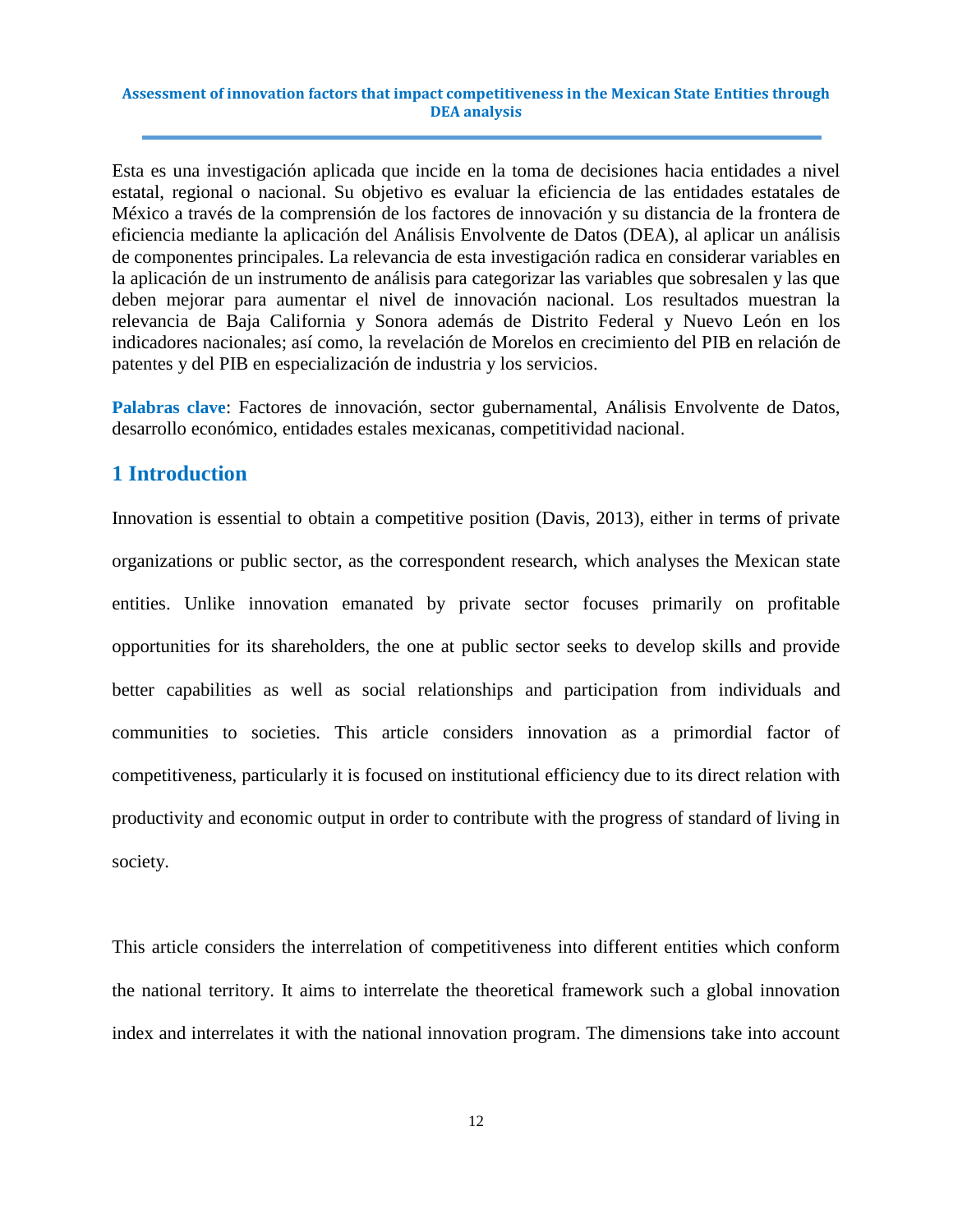were development, science and technology as well as innovation. The previous theoretical framework generates an analysis to innovate the Mexican estate entities.

The study is divided into three sections. The first one considers the theoretical framework of the competitiveness concept at a national glance and the interrelationship between national competitiveness, innovation, efficiency and derived from that analysis a variable selection and its systemic art study. The second section contemplates the Mexican context, taking into account national data based on the variables selected considered by the states that compose the Mexican Republic; most of data are based of the Foro Consultivo Científico y Tecnológico (FCCyT). The methodology of the present search is based on a quantitative methodology based on principal components, data envelopment analysis.

### **2Theoretical Framework**

### **2.1 National competitiveness concept**

According to Porter (1990), the only meaningful concept of competitiveness at the national level is productivity. By contrast, Mayor et al. (2012), consider that "competitiveness is associated with the concept of productivity, in the sense that higher yields of natural resources, labor and capital are a necessary condition, but not sufficient to make that a country, region or county achieve to increase its competitiveness".

According to Chernega & Bocharova (2013), competitiveness of a national economy is the cause, effect and the criterion of the real and potential comparative ability of a national economy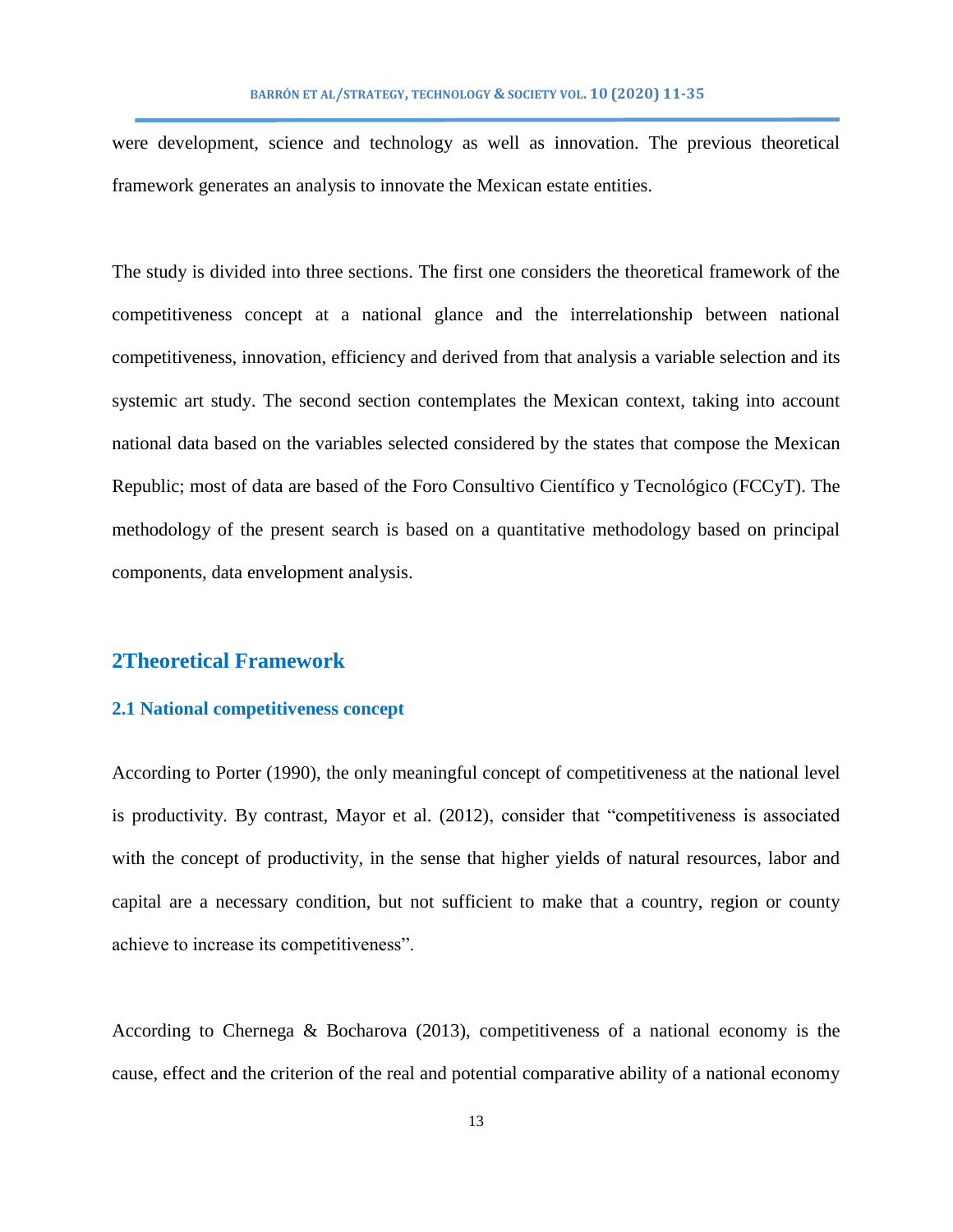as a whole; thus, its individual components might ensure sustainable growth of national wealth and influence the geo-economic transformation. The Organization for Economic Cooperation and Development (OECD) defines global competitiveness as "the ability of a country to produce products that can successfully compete with the products from other countries on international markets and to continuously increase its population living standards (OECD, 2011).

Competitiveness is defined as the set of factors, policies and institutions that determine the present productivity level of a country, and productivity determines both the welfare level of an economy at a certain moment and its growth potential in the future, as is stated by Tănase (2011), who considers that competitiveness is created at the microeconomic level, but is supported and consolidated at the macroeconomic level. Neslihan & Hüseyin (2012) also sustain that to achieve higher competitiveness a country should improve its competitiveness both at the firm and industrial level.

Along this article, competitiveness is considered in a holistic sense, enclosing not only economic and qualitative benefits such as educational level, health and human capital development but also factors that determine the productivity level to ensure innovation in order to develop useful capabilities to ensure the future generation requirements.

### **2.2 Interrelationship between national competitiveness and innovation**

Adam Smith manifested that free markets provided the greatest degree of innovation since markets provide competition, due to companies under competitive pressure innovate to beat the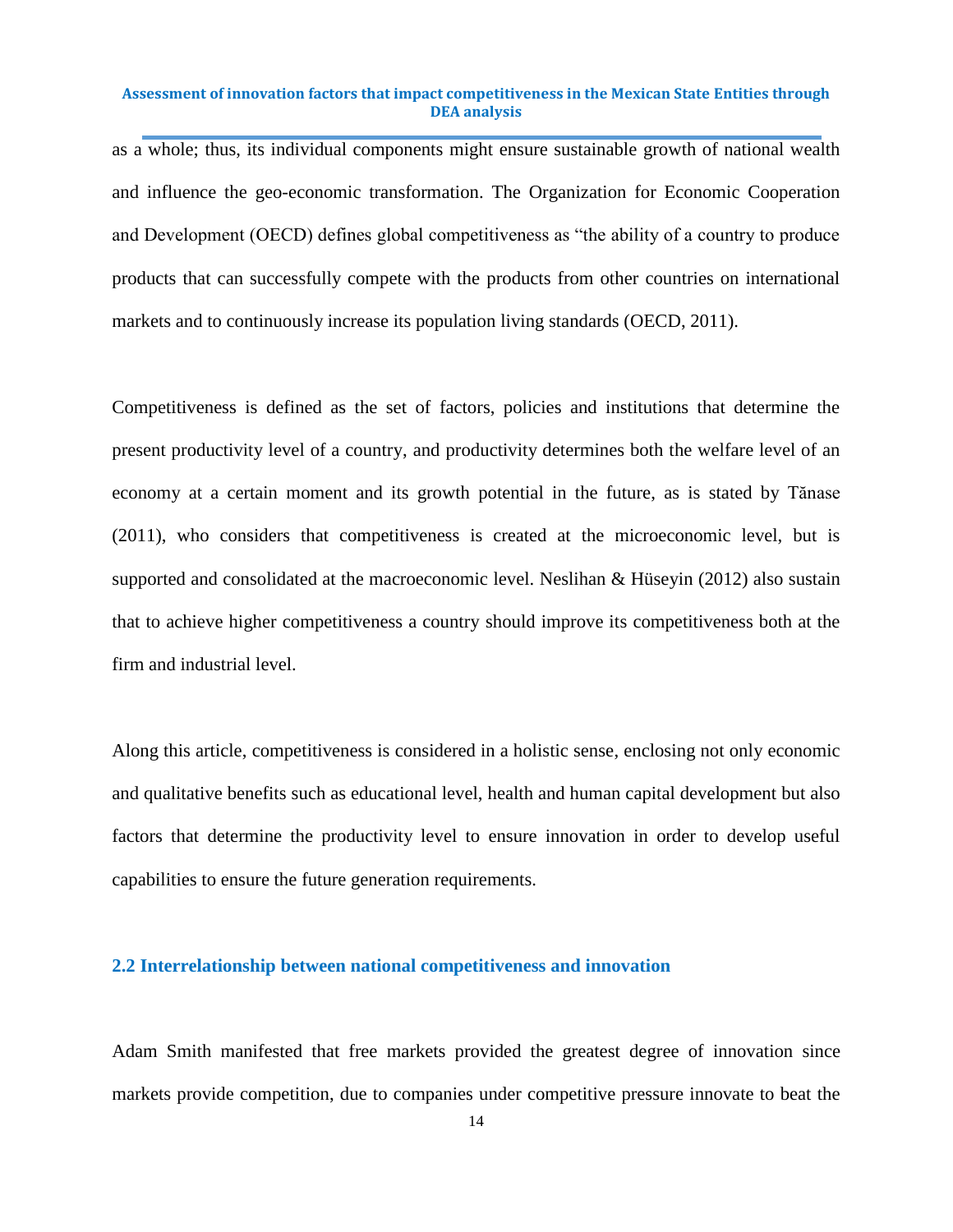competition (Kealey, 2008). Porter established that innovation is a competitiveness factor. For him "innovation, or rather the ability to innovate, underlies effective action (competitiveness) that leads to the well-being of nations" (Porter, 2001, p. 3). A matter of fact is that in the contemporary world this ability is the main source of competitive advantages. Consequently, it increases the role of innovations, which contribute to the competitiveness of economies. For instance, those improving the organizational basic and applied research systems as the financing of innovative projects (Lewandowska, 2013).

### **2.3 Beyond the efficient innovation**

Knowledge bases and organizational capacity are factors that build innovation capabilities and result in the adoption of learning and contribute directly to prosperity, welfare of citizens and society (Bell & Figueredo, 2012). Additionally, crucial investments and appropriate policies in research and development (R & D) generates efficiency and quality in the public distributed expenditure and increases a leading position in a number of fields of knowledge and key technologies (Enache & Dovleac, 2015).

Burgos (2010) and Teece (2010) comprehends the link innovation-development as a natural direction of entities toward improvement; that is, toward the efficiency of institutions; moreover for Atkinson (2013), innovation is related to productivity and can be defined as the economic output per unit of input, where the unit of input can be labor hours (labor productivity) or all production factors including labor, machines and energy (total factor of productivity). Indeed, Hickman (1992), defines international competitiveness as the ability to sustain, in a global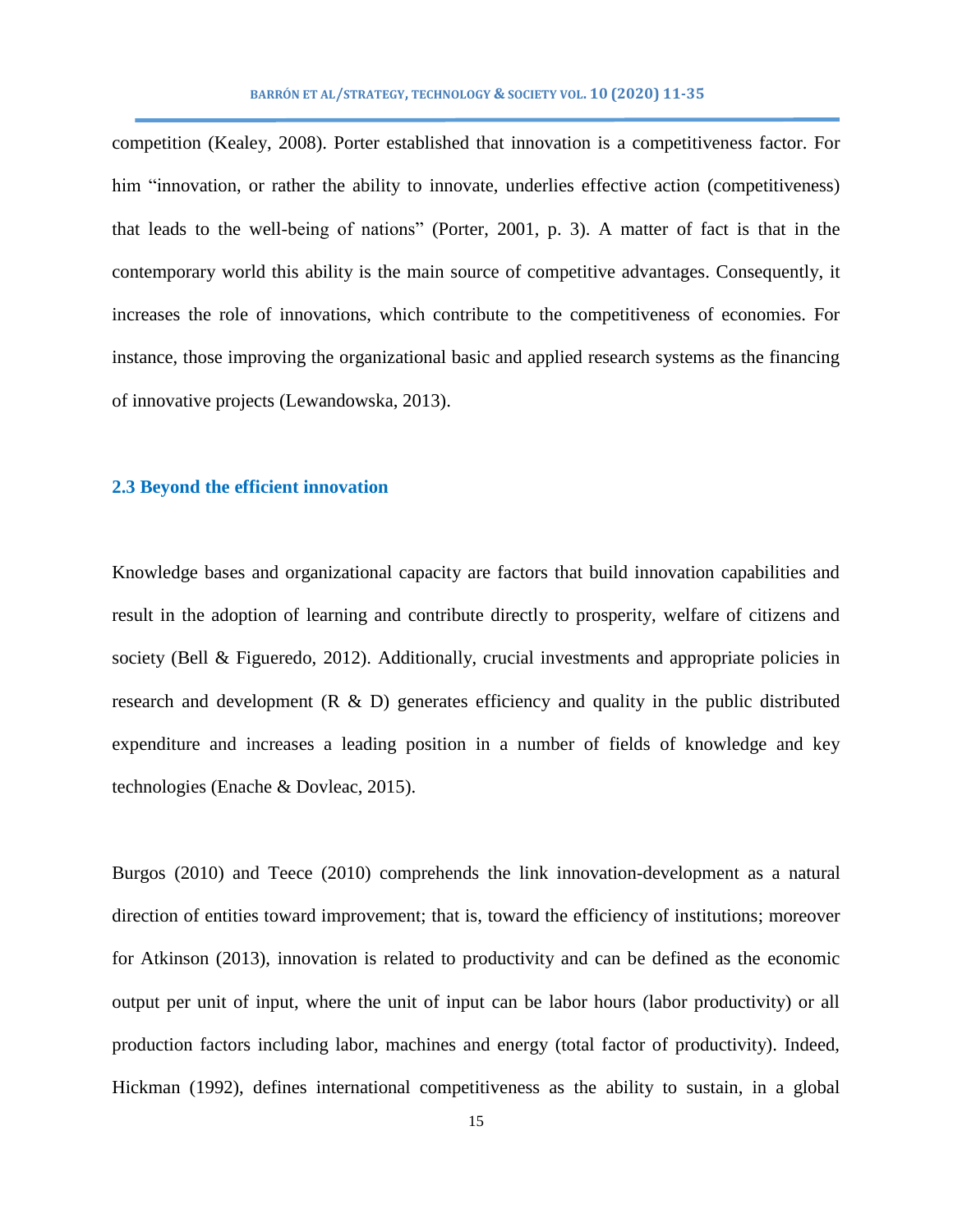economy an acceptable growth in the real standard of living of the population with an acceptably fair distribution, while efficiently providing employment for substantially all who can and wish to work and doing so without reducing the growth potential in the standards of living of future generations.

Efficiency is an indicator that measures competitiveness in organizations, Augusto et al. (2005) generated methodologies of multi-criteria analysis to improve strategic competitiveness. Lipovatz, Mandaraka & Mourelatos (2000) applied a canonical analysis to correlate the productivity variable with labor productivity, vertical integration and technological innovation as microeconomic variables and the analysis of market structure and the degree of introduced innovations as macroeconomic variables. Meanwhile, Tceplit, Grigoriev & Osipov (2014), developed a methodology that contrasts different models in order to determine the overall index of competitiveness of products and represents the weighted average cost techniques.

The competitiveness analysis is breakdown by the economic theory with the concept of efficiency and the analysis of efficiency at organizations. Thus, the efficiency measurement techniques attempt to assess the behavior of an entity with respect to an optimum value. By comparing economic elements is possible to identify better government and/or business practices.

### **2.4 Variables selection**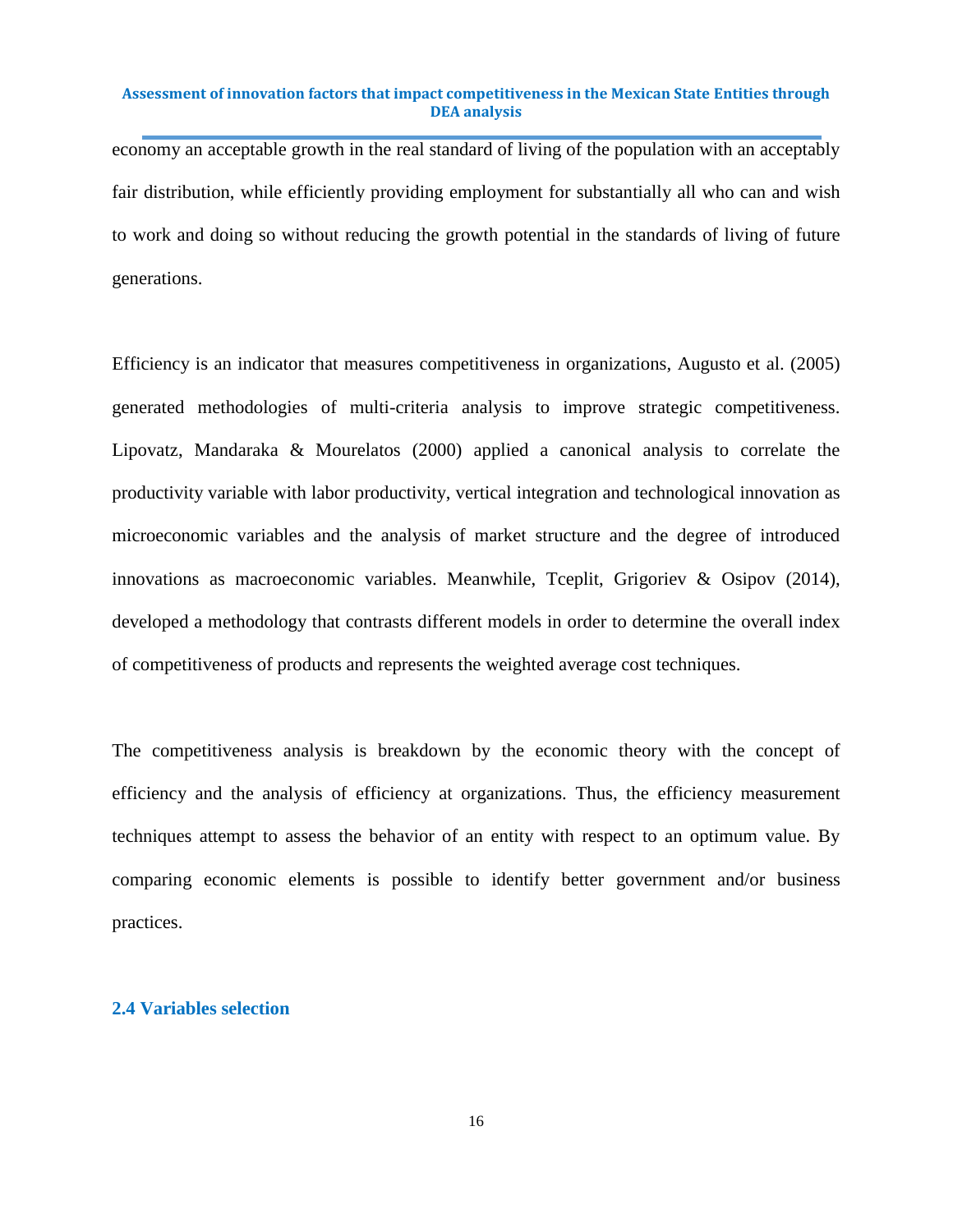According to Chernega & Bocharova (2013), competitiveness strategies of a national economy in most countries demonstrate their incapacity and do not provide expected results. They expose that the countries-leaders based on the ranking of competitiveness has not changed during the twentieth century, and it includes: the USA, Switzerland, Sweden, the Netherlands, Denmark, Canada, Australia, Singapore, Hong Kong and Belgium. Additionally, there exist multiple variables to measure innovation as it is exposed in the following analysis of state of the art that summarizes the literature review on variables related with inputs and outputs stated as determinants of competitiveness and innovation.

### **Table 1**. Inputs variables.

|                                        | <b>INPUTS</b>                                                                                                                             |
|----------------------------------------|-------------------------------------------------------------------------------------------------------------------------------------------|
|                                        | Labor as skilled force; capital as available financial resources; government policies related with intellectual property and              |
| Tellis, Prabhu, &                      | technology development; culture as attitudes and practices shared by members of a collective entity that drives radical                   |
| <b>Chandy</b> (2009)                   | innovation and value creation.                                                                                                            |
|                                        | Good governance should provide: (i) security of property rights, (ii) enforcement of contracts (iii) resolution of collective action      |
| Ugur (2013)                            | problems, and include: quality of the bureaucracy, control of corruption, investment profile, law, order and government stability.        |
| Damanpour's                            | The author's meta-analysis confirmed 13 factors that influenced the adoption of innovation: specialization, centralization,               |
| (1991)                                 | internal, external communication and technical knowledge resources.                                                                       |
| Porter $\&$<br>Stern                   | The institutional and microeconomic environmental play an important role in determining the productivity of investments in                |
| (2001 p.4)                             | innovation.                                                                                                                               |
| Atkinson<br>&                          | Cooperation, good governance; climate change R&D, biodiversity; electricity and water access; education; physic infrastructure; services, |
| Messy $(2012)$                         | agriculture and mining; legal and public policies for innovation institutional context.                                                   |
| United<br><b>Nations</b><br>Conference | Market and economy attractiveness, low-cost labor and skills availability, presence of natural resources, enabling infrastructure,        |
| $_{\rm on}$<br>Trade<br>and            | technological learning and collaboration, Foreign Direct Investment (FDI), Capital Goods Importation, export of capacity and              |
| Development.                           | share of GDP to assess trends exchange; indicators of R&D education, cost-quality conditions of manufacturing; efficient                  |
| <b>UNCTAD</b> (2012).                  | oriented manufacturing.                                                                                                                   |
| Index, G.I. (2014)                     | Institutions, human capital and research, infrastructure, market and business sophistication.                                             |
| de<br>Secretaría                       |                                                                                                                                           |
| $(SE)$ .<br>Economía                   |                                                                                                                                           |
| Programa                               | According to the National Innovation Program, the innovation ecosystem relates variables in systems of national and                       |
| de<br>Nacional                         | international markets, knowledge generation, the same business innovation, innovation funding, human capital and the                      |
| Innovación 2006-<br>2012.              | regulatory framework as well as industrial property rights.                                                                               |
|                                        | .                                                                                                                                         |

*Source: Own creation based in above-mentioned articles (Authors and quotations)*.

### **Table 2**. Output variables

|                  | <b>OUTPUTS</b>                                                                                                                       |
|------------------|--------------------------------------------------------------------------------------------------------------------------------------|
|                  | Youth job creation; economy on track; increase the enterprises competitiveness in the global market; solve the aging population      |
|                  | challenge; secure resources like food and fuel; fight global warming; smart and green transport.                                     |
| Ghazal<br>&      | Fertile ground to attract foreign direct investment (FDI) to lead innovation outputs. Increase governance factors in institutions to |
| Zulkhibri (2015) | increase innovation activities in developing economies. Economic freedom indicators to improve innovation outputs.                   |
| Thakurta<br>&    | Introduction of new or improved goods or services; operational processes; organizational and administrative processes, to            |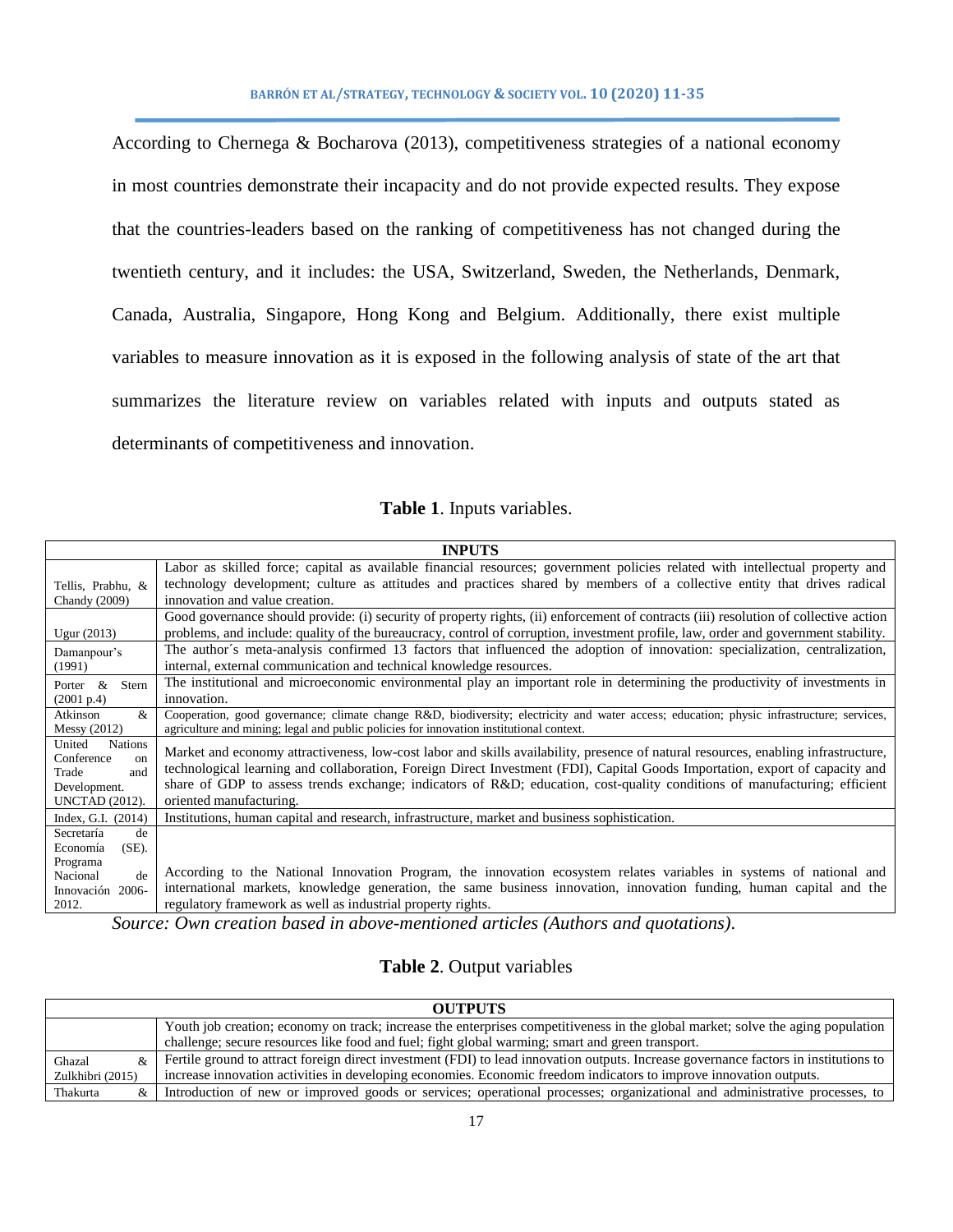| Banerjee (2014)                                                                                     | improve market share, competitiveness, quality of the product/services and cost reduction.                                                                                                                                                                                                                                                                                                                                                                                                                                                                                                   |
|-----------------------------------------------------------------------------------------------------|----------------------------------------------------------------------------------------------------------------------------------------------------------------------------------------------------------------------------------------------------------------------------------------------------------------------------------------------------------------------------------------------------------------------------------------------------------------------------------------------------------------------------------------------------------------------------------------------|
| &<br>Thakurta<br>Banerjee (2014)                                                                    | Patents measurement, R&D intensity and propose; spread of IP protection; increase the innovation value at social level; venture<br>capitalists and mechanisms for funding startups; better cooperation and coordination among academic institutions and<br>industries; increase the specialized education and continuous training.                                                                                                                                                                                                                                                           |
| Petrović<br>Ranñelović<br>and<br>Radukić (2013)                                                     | Foreign direct investment (FDI) in the host country may potentially contribute to increasing national competitiveness, and vice<br>versa, higher rankings of national competitiveness can be stimulating effect in attracting greater FDI flows.                                                                                                                                                                                                                                                                                                                                             |
| Á.,<br>Herranz, A.<br>Barraza, J. E., &<br>Legato, A. M.,<br>(2009)                                 | FDI only improves economic growth in the long term by modifying two exogenous factors: technology and labor. According to<br>the endogenous model, FDI does impact on economic development in the long term a country indirectly through both capital<br>formation and the development of human resources. The effects of FDI occur through externalities produced, such as<br>technology transfer and spillovers.                                                                                                                                                                           |
| Fernández-<br>Rodríguez<br>Labordeta<br>and<br>Giménez (2012)                                       | Technological innovation explained as per capita number of patents, education quality than for the amount of education.                                                                                                                                                                                                                                                                                                                                                                                                                                                                      |
| G.<br>J.,<br>Tellis,<br>Prabhu, J. C., &<br>R. K.,<br>Chandy,<br>(2009)                             | Additionally, the authors establish the lack of an output innovation analysis such as innovations commercialization or financial<br>rewards. For that reason, they consider that the government should be involvement in the diffusion of innovation through its<br>procurement of innovative outputs in sectors such as defense, health, and education.                                                                                                                                                                                                                                     |
| <b>Nations</b><br>United<br>Conference<br>on<br>Trade<br>and<br>Development<br>(UNCTAD).<br>(2012). | Construction of infrastructure, provision of industry goods as well as jobs, and generation of sustainable growth, FDI by SWFs<br>presents a significant opportunity. Patenting, licensing, researchers per million people, infrastructure; as well as collaboration<br>intra - firms, interregional. Guidelines to follow investment in educational technology, support local businesses, institutional<br>linkage to generate supportive environment for innovation; and, collaboration and technology transfer. Value added<br>exportations, employment, wages and salaries, tax revenue. |
| Global Innovation<br>Index $(GII)$ $(2014)$                                                         | Knowledge and technological products or outputs and creative products.                                                                                                                                                                                                                                                                                                                                                                                                                                                                                                                       |
| National<br>Innovation<br>Program. Mexico.                                                          | Scientific production, former researchers, patents, enterprise innovation.                                                                                                                                                                                                                                                                                                                                                                                                                                                                                                                   |

*Source: Own creation based in above-mentioned articles (Authors and quotations)*

### **2.5 Mexican contextualization**

According to the Foro Consultivo Cientifico y Tecnologico (FCCyT), the advancements in the national science, technology and innovation (STI) are extraordinary; however, there are still important opportunity areas and heterogeneities that shall be improved. The Ranking 2013 (Dutrenit Bielous, et al., 2014) results of the STI capacities denote that the five relevant entities in Mexico are: Distrito Federal, Nuevo Leon, Queretaro, Jalisco and Morelos, while the less advanced are Tabasco, Chiapas, Oaxaca, Guerrero and Campeche.

According to the Foro Consultivo Cientifico y Tecnologico (FCCyT) the state entity that highlights in the business infrastructure dimension is Nuevo León, this entity positioned as the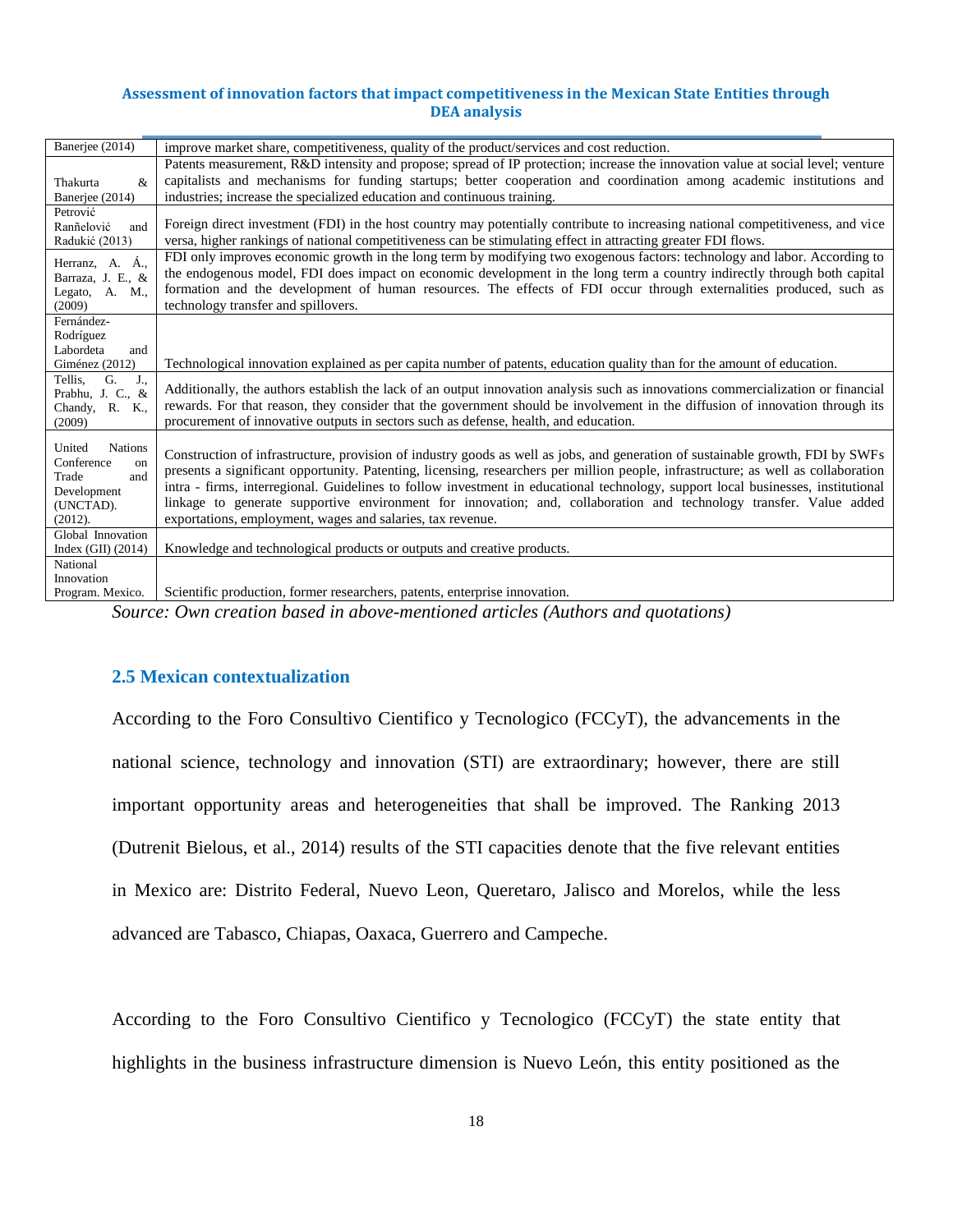first one due to its PIB of \$151,706 (2010); an investment per worker of \$9,110 (2010), a population rate with higher education (PEA in Spanish) (2010) of 43% and has the highest PEA with postgraduate, 840.75 of every 100 000 inhabitants. Campeche and Tabasco have a high rate of technological Institutes at SEP for every 100 mil of the PEA (2012), 1.5 y 0.9 respectively. Tamaulipas, Tabasco, Campeche or Colima by its side, are the entity with the best rate in human capital performance. Queretaro, Morelos and Baja California highlights by their distinguish research and researchers. For instance, Morelos has 10 000 SNI researchers of its PEA (11.33). A relevant indicator is the investment in STI, and Queretaro, Nuevo Leon y Chihuahua were the entities that highlighted. Nuevo León, Jalisco and Querétaro are the entities with more inventive activity. Additionally, Nuevo León and Baja California have the highest rate of innovative enterprises, exceeding the numbers of Distrito Federal.

In contrast, the entities with a higher poverty percentage in 2012 were Chiapas 74.7%, Guerrero 69.7% y Puebla 64.5%. Morelos has the less human capital performance. Furthermore, even Campeche is one of the states with more technological institutes; it is one of the three entities with less inventive activity, with Nayarit and Guerrero. In addition Campeche and Guerrero are the entities with fewer rates of innovative enterprises. The FCCyT concludes that the most developed entities possess the higher scientific, technological and innovation capacities.

# **3. Methodology**

In the graph presented below is shown the integral development of the methodology. First there were selected and grouped the variables to be analyzed, derived from the review of the literature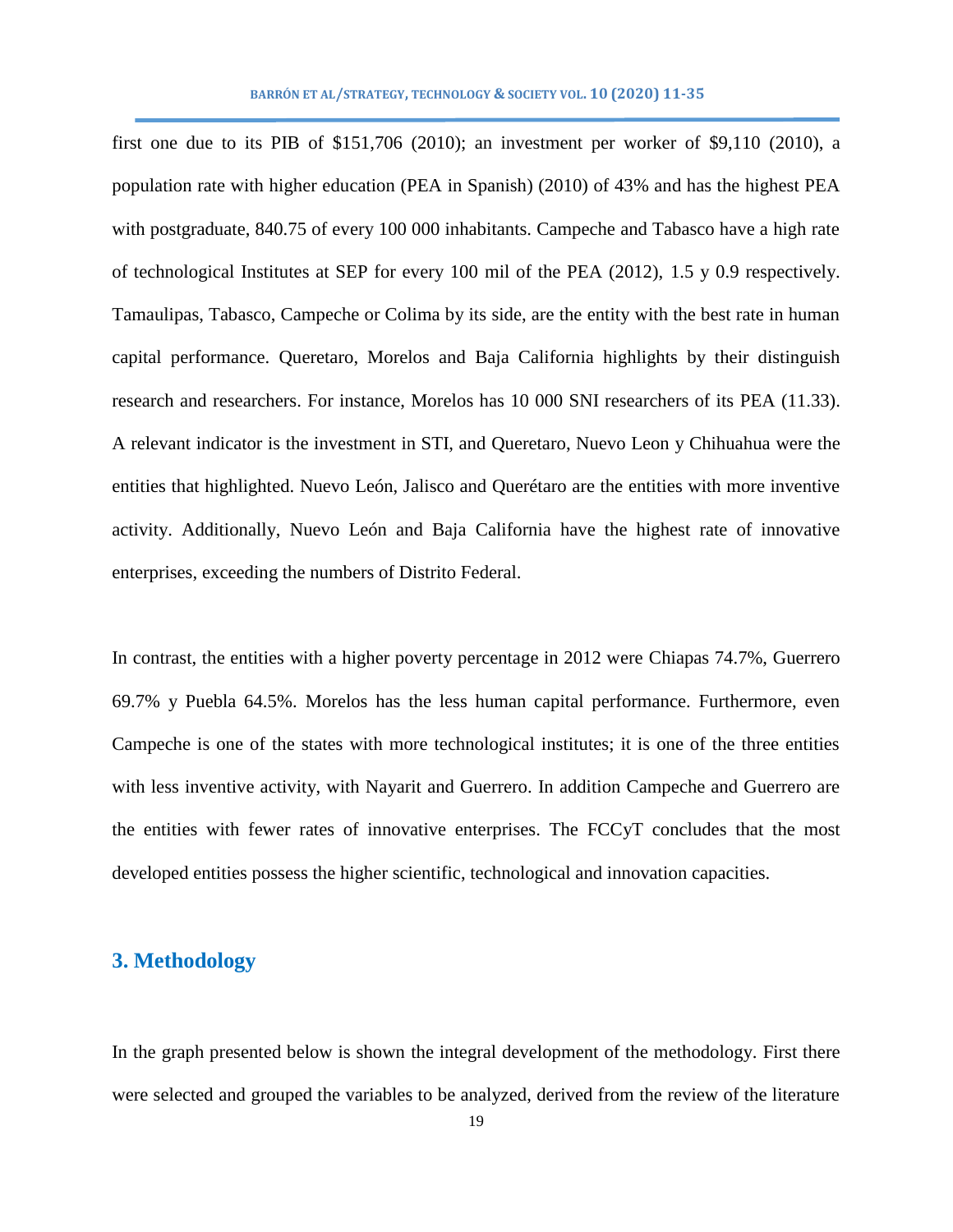as well as national and international index and programs. The review resulted in a selected group of variables that were examined at the national level in the Mexican context. Then, a quantitative analysis was implemented with the inputs and outputs of the variables selected in the literature review and to identify which were the ones that more contribute to the governmental innovation.



Source: Own elaboration*.*

**Graphic 1**. Methodological and quantitative procedure framework.

### **3.1 Quantitative methods**

The quantitative analysis generates certainty and increases stronghold of the selected variables, which are analyzed within the Mexican State Entities. Then, the advantages and justification of using the quantitative techniques are exposed and used in the analyzed information.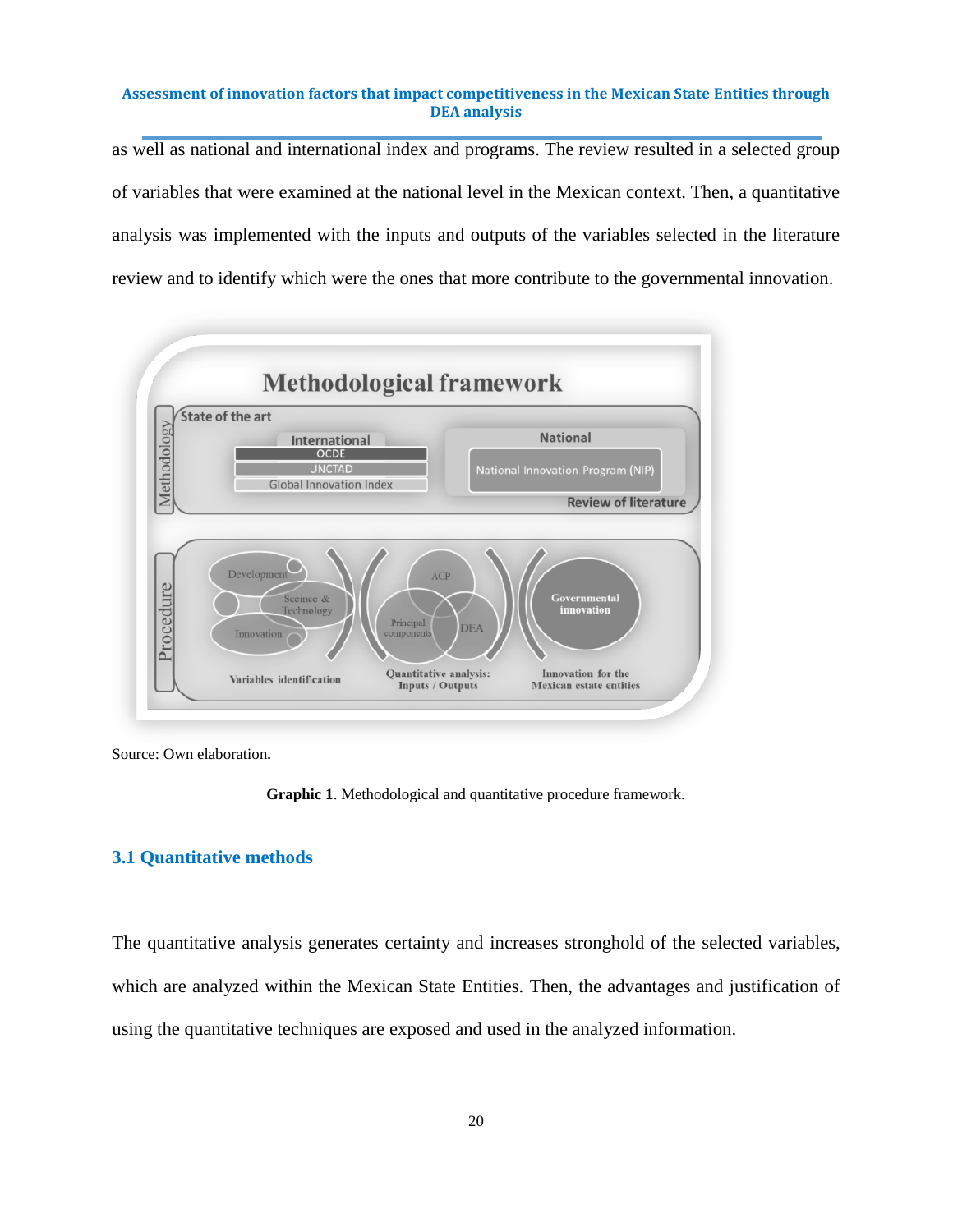It is used the methodology of the Principal Component Analysis (PCA) due to it has been studied to evaluate the national competitiveness and to build the corresponding ranking in regions such as the Eurasian one (Verenikin,  $&$  Verenikina (2018); another example using this methodology is the study generated by Jovan & Bradić-Martinović (2014) in the South Eastern Europe (SEE region), used the factor analysis method to reduce the large number of variables and later the Principal Component Analysis (PCA) to generate a correlation matrix to eliminate the variables which cannot be uniquely determined to one single factor. Stevans, et al. (2012) by their side took the IMD World Competitiveness Yearbook (WCY) data basis and divided in 20 sub factors to develop indices of countries competitiveness. Into the study one can observe how they transform the original set of variables into a new one, in that case they used later principal components, however in our study we combine it with another approach, which is explained in the following lines.

Additionally, the approach was combined with the data envelopment analysis (DEA). There exist different studies which employs DEA approach to analyze national competitiveness. Among some research are the one of Afzal (2014), which measure the national innovation system of 20 emerging and developing countries considering their technical efficiency. Lee et al. (2010) which measure the efficiency of the national R&D performance in the sector of hydrogen energy technology development in Korea; Pan et al. (2010) who measure the performance of the national innovation system in Asia and Europe; Xu & Liu  $(2017)$  measure the efficiency of education and technology via DEA and analyze the implications on national development of 53 countries in East Asia; as well as Azfal et al. (2019) which study the national innovation system according to the Porter´s Diamond Model in the group of ASEAN-05.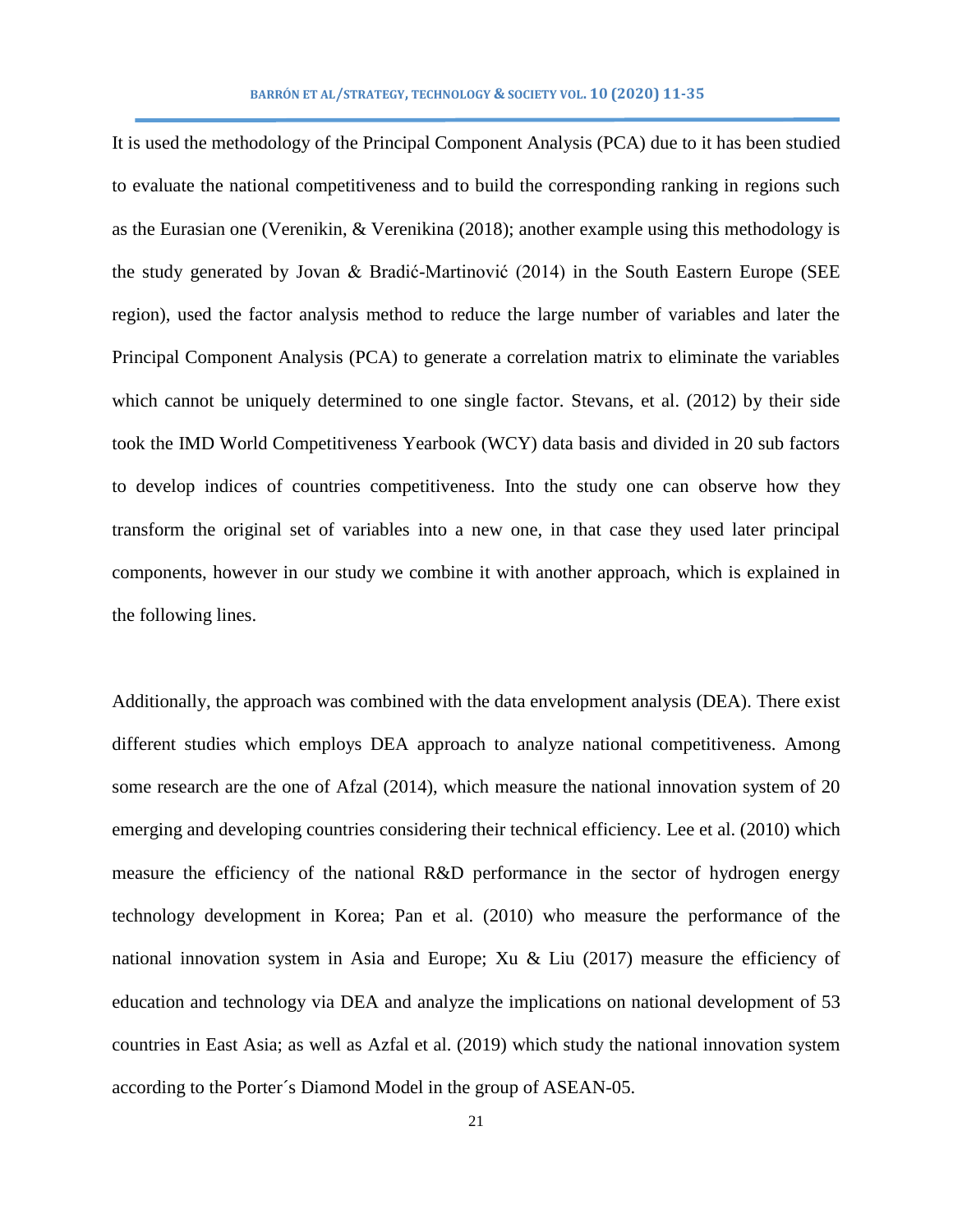### **3.1.1 Data Envelopment Analysis (DEA)**

DEA analysis represents graphically the "envelopes" faces, defining the efficient and inefficient units. It becomes relevant to know well the distance (actions) that separate the efficient DMUs of those who are not. It sets the guideline for the progress of the entities who wish to achieve the socalled benchmarks or optimal points. The described situation presents an implicit problematic in relation to the "targets" to be achieved less efficient DMUs because common sense explains the inability to compete with benchmarks for which efficiency is too big to find a comparison. Similarly, the DEA analysis could be reconfigured to seek a single-stage process to achieve the nearest efficiency goals and not just radials as proposed by Coelli (1998).

An advantage of DEA is to obtain efficiency in the use of multiple units in its function as inputs or outputs. It also presents some criticism in that does not include influences on the productive process, which creates uncertainty in the final results. That is, one unit can be considered efficient according to the data that have been collected and the relationships that presumably have been included in the study. Drake & Howcroft (1994) indicate that the DEA works more optimally if the number of observations is closer to the double of the inputs and outputs sum and states that in studies with small samples must be added categories.

Since the progress of this technique some still latent problems are recognized to define the most efficient unit (DMU) as an option for the decision maker. Even, more than one author agrees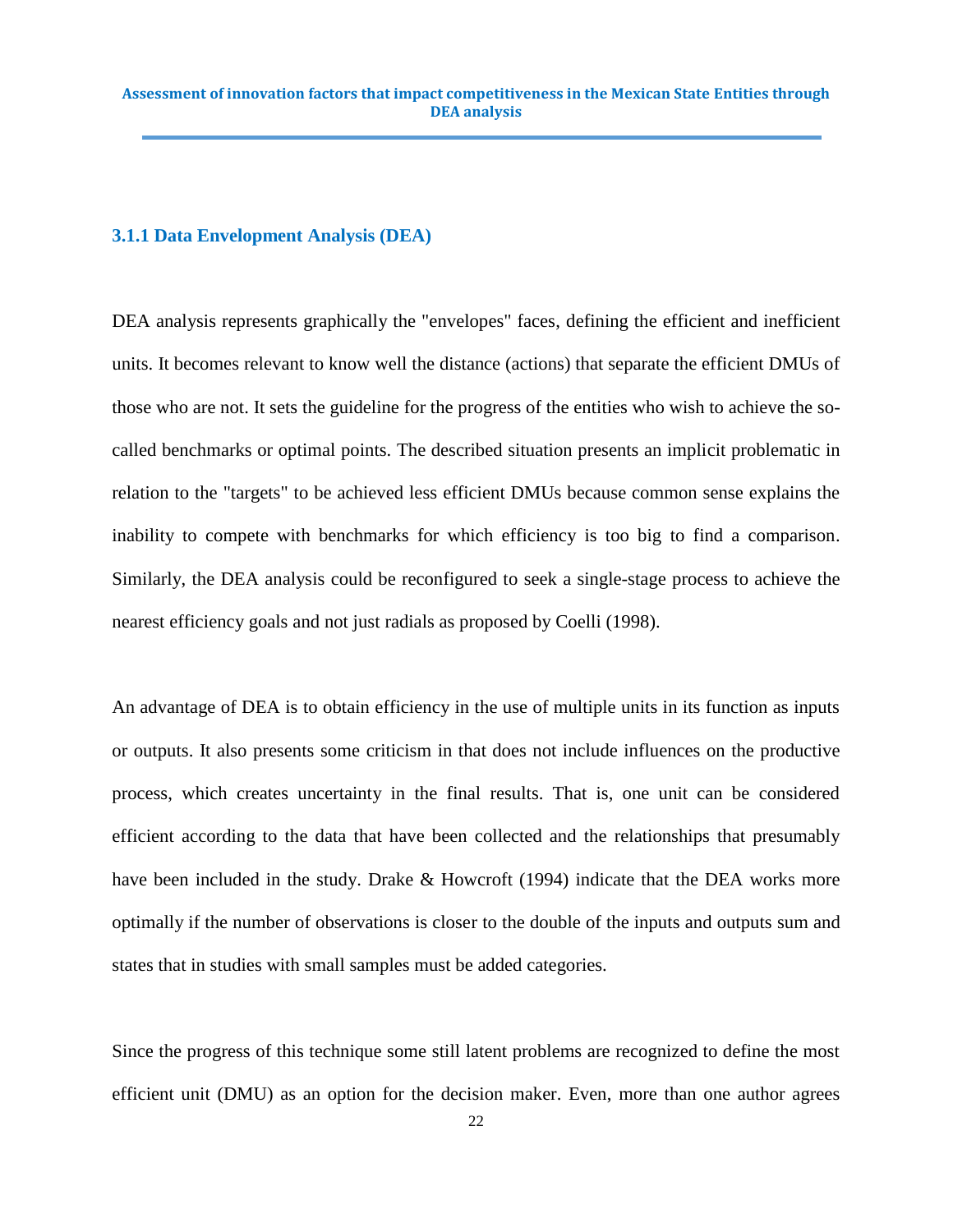with the complexity of identifying the optimum DMU. So, the DEA models create from iterations progress in the proposal to elect the efficient DMU (Mendhi and Soroosh, 2009)

### **3.1.2 Principal Component Analysis (PCA)**

In research and case studies it is required to manage and integrate the large possible amount of information. It involves collecting a large number of variables involved; an amount of data of different category and a different amount of collected data interrelated. It implies that there are ample opportunities for variability in a study. Therefore, it is necessary to reduce the number of variables in the theoretical justification for variables with strong correlation which measure the same from different approaches.

The PCA transforms an original set of variables into another set of variables correlated within each other. These new variables, according to the variability of its samples are constructed as linear combinations of the original in order to collect most part of the information. The components are chosen according to the highest possible variance under the following mathematical model:

$$
a_j^{'}a_j=\sum_{k=1}^{p}a_{kj}^2=1
$$

The following components are chosen according to the existent correlation through random variables with less and less variance.

### **3.1.2.1 Selection of variables with PCA**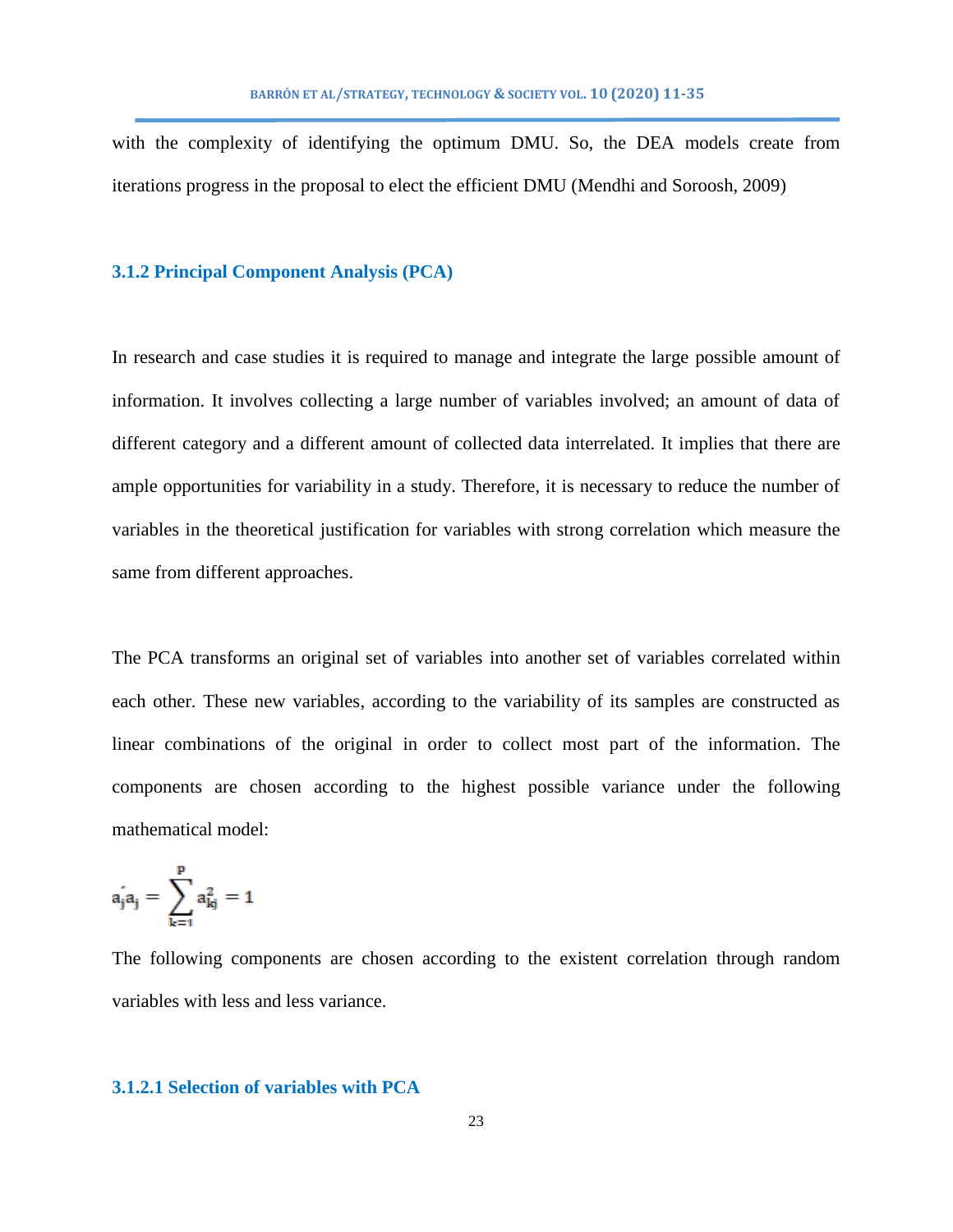The study collects information, as mentioned in the state of the art of the variables involved with competitiveness, innovation ecosystem, programs and index guidelines and how efficiency interrelates them. The choice of variables is based on literature review of different contemporary authors as well as international index and national program of innovation in Mexico. Those index and programs are based on the productivity concept and factors such as product optimization and innovation ecosystem. Those variables are 36 and are the following ones:

**Table 3**. Independent Variables

| N<br>$\Omega$ | Variable                               | No. | Variable                                       | No. | No.<br>Variable                                                            |    | Variable                                        | No. | Variable                                                   | No.                                  | Variable                                                                          |
|---------------|----------------------------------------|-----|------------------------------------------------|-----|----------------------------------------------------------------------------|----|-------------------------------------------------|-----|------------------------------------------------------------|--------------------------------------|-----------------------------------------------------------------------------------|
|               | Public<br>Security<br>Perception Index |     | Corruption perception in<br>governmental acts. | 13  | educational<br>Superior<br>level absorption                                | 19 | Economically<br>working<br>active<br>population |     | Flow of foreign visitors                                   | 31                                   | People of working age                                                             |
|               | Enforcing<br>contracts                 |     | Federal contribution                           | 14  | 26<br>20<br>Academic performance<br>Paved road index<br>Researchers number |    |                                                 |     | 32                                                         | active<br>Economically<br>population |                                                                                   |
|               | Electricity<br>consumption             |     | <b>Budget</b><br>State<br>information index    |     | Foreign<br>student<br>in<br>bachelor level                                 | 21 | Air Traffic                                     | 27  | Companies, scientific and<br>technological institutions    | 33                                   | Economically<br>active<br>population                                              |
|               | <b>Educational</b> level               | 10  | Index<br><b>Quality</b><br>$e-$<br>government  | 16  | People<br>who<br>have<br>received job training                             | 22 | Mobile telephone                                | 28  | Companies certified with<br>ISO 9000 and 14000             | 34                                   | Population aged 18 who<br>lives in a location of more<br>than 100,000 inhabitants |
|               | Poverty                                |     | <b>Opened Business</b>                         | 17  | Average labor income                                                       | 23 | Internet at homes                               | 29  | <b>GDP</b>                                                 | 35                                   | Total population                                                                  |
| 6             | Net migration                          | 12  | Own income                                     | 18  | Non-oil GDP                                                                | 24 | Foreign<br>Direct<br>Investment (net)           | 30  | <b>New</b><br>students<br>the<br>at<br>undergraduate level | 36                                   | Territory                                                                         |

Source: Own elaboration.

# **4. Empirical analysis**

Due to the excessive quantity of input and output variables, it was proposed to review the correlation between variables, due to the possibility that more than one variable had strongly correlation with another one or other variables part of the study. A correlation matrix was generated with the Excel data analysis as a first step for the ACP. The matrix groups the correlated variables and helps to discard the variables that present multicollinearity.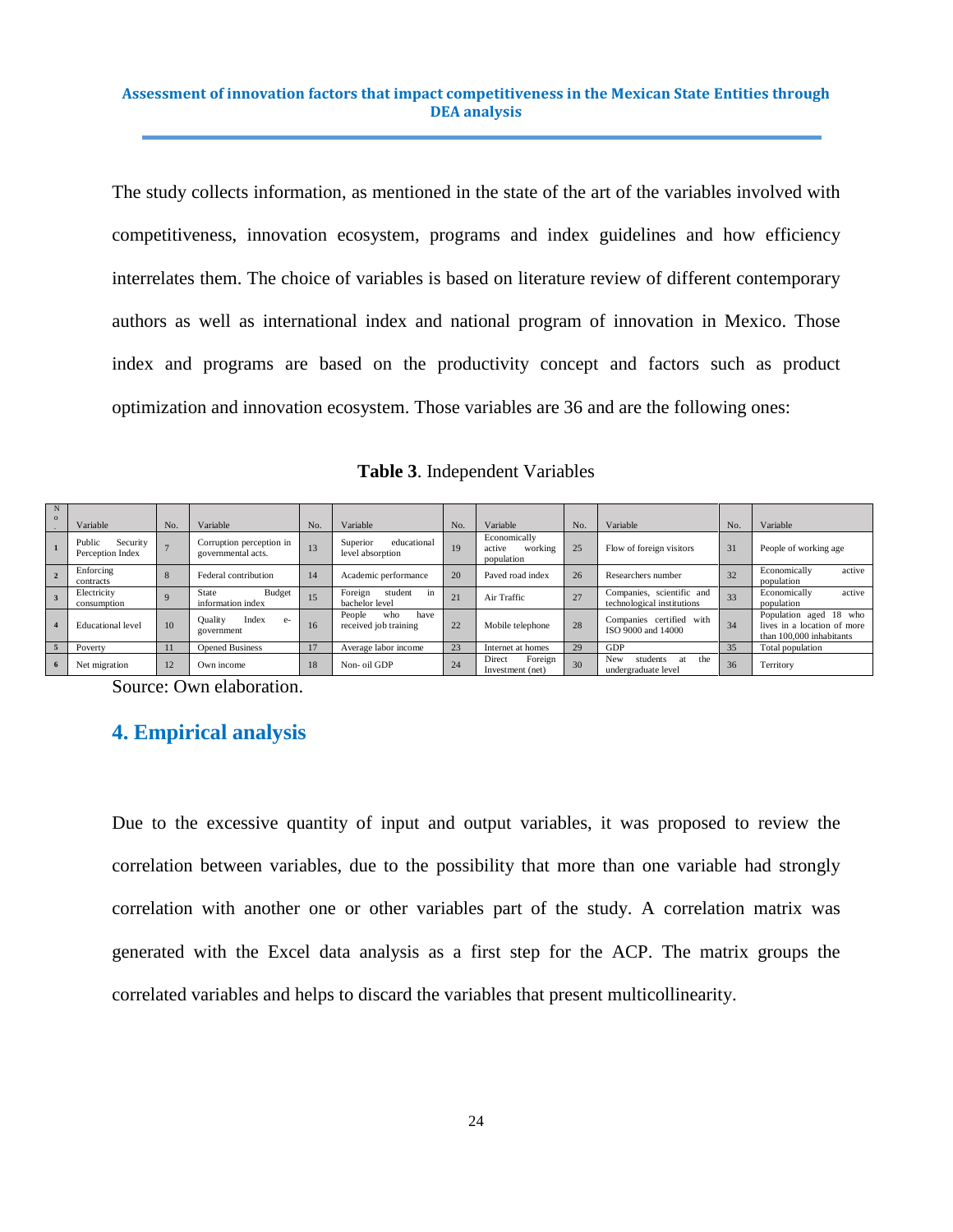Due to the study include multiple input and output innovation variables, and not just one output, then it was not selected a multiple regression analysis to reduce the number of variables and validate the efficiency study, but the Principal Component Analysis (PCA). It was used the excel tool of Principal Components, the data were migrated to the Minitab software version 17. Firstly it was obtained a correlation matrix based on the Eigen-analysis, which presented the possibility to reduce from 34 input factors to just 8. The next step was to consider the data within the principal component analysis. The interpretation of the results provided by Minitab is presented in the Table 4.

|                                                                                           |        |        |        |           |        | <b>Tabla 4</b> Independent variables. |        |             |        |        |  |
|-------------------------------------------------------------------------------------------|--------|--------|--------|-----------|--------|---------------------------------------|--------|-------------|--------|--------|--|
| Principal Component Analysis: Índice Perce, Cumplimiento, Escolaridad, Pobreza, Migración |        |        |        |           |        |                                       |        |             |        |        |  |
| Eigenanalysis of the Correlation Matrix                                                   |        |        |        |           |        |                                       |        |             |        |        |  |
| Eigenvalue                                                                                | 9.4197 | 8.3715 | 2.6302 | 2.2658    | 1.6718 | 1.6182                                | 1.5221 | 1.0735      | 0.9699 | 0.8492 |  |
| Proportion                                                                                | 0.277  | 0.246  | 0.077  | 0.067     | 0.049  | 0.048                                 | 0.045  | 0.032       | 0.029  | 0.025  |  |
| Cumulative                                                                                | 0.277  | 0.523  | 0.601  | 0.667     | 0.716  | 0.764                                 | 0.809  | 0.840       | 0.869  | 0.894  |  |
|                                                                                           |        |        |        |           |        |                                       |        |             |        |        |  |
| Eigenvalue                                                                                | 0.7250 | 0.6784 | 0.4502 | 0.4041    | 0.2773 | 0.2309                                | 0.2123 | 0.191<br>∎∍ | 0.1399 | 0.0822 |  |
| Proportion                                                                                | 0.021  | 0.020  | 0.013  | 0.012     | n nne  | 0.007                                 | 0.006  |             | 0.004  | 0.002  |  |
| Cumulative                                                                                | 0.915  | 0.935  | 0.948  | 0.960     | 0.968  | 0.975                                 | 0.981  | 0.987       | 0.991  | 0.994  |  |
|                                                                                           |        |        |        |           |        |                                       |        |             |        |        |  |
| Eigenvalue                                                                                | 0.0595 | 0.0520 | 0.0341 | 0.0285    | 0.0190 | 0.0133                                | 0.0046 | 0.0023      | 0.0010 | 0.0002 |  |
| Proportion                                                                                | 0.002  | 0.002  | 0.001  | 0.001     | 0.001  | 0.000                                 | 0.000  | 0.000       | 0.000  | 0.000  |  |
| Cumulative                                                                                | 0.995  | 0.997  | 0.998  | 0.999     | 0.999  | 1.000                                 | 1.000  | 1.000       | 1,000  | 1.000  |  |
|                                                                                           |        |        |        |           |        |                                       |        |             |        |        |  |
| Eigenvalue                                                                                | 0.0001 | 0.0000 | 0.0000 | $-0.0000$ |        |                                       |        |             |        |        |  |
| Proportion                                                                                | 0.000  | 0.000  | 0.000  | $-0.000$  |        |                                       |        |             |        |        |  |
| Cumulative                                                                                | 1,000  | 1.000  | 1.000  | 1.000     |        |                                       |        |             |        |        |  |
|                                                                                           |        |        |        |           |        |                                       |        |             |        |        |  |
|                                                                                           |        |        |        |           |        |                                       |        |             |        |        |  |

**Tabla 4** Independent variables.

ne,

Source: Own elaboration.

The key data is the cumulative variance to choose the number of principal components. For this research, 8 factors accumulate 84%, which is significantly acceptable to categorize the principal components. 9 factors were not included because the increment of 3% does not represent a substantial progress. Then, began the analysis of the classification data with the graphical software that generated a graphic for 2 components where it is possible to visualize the grouping for the main components in the following graphic.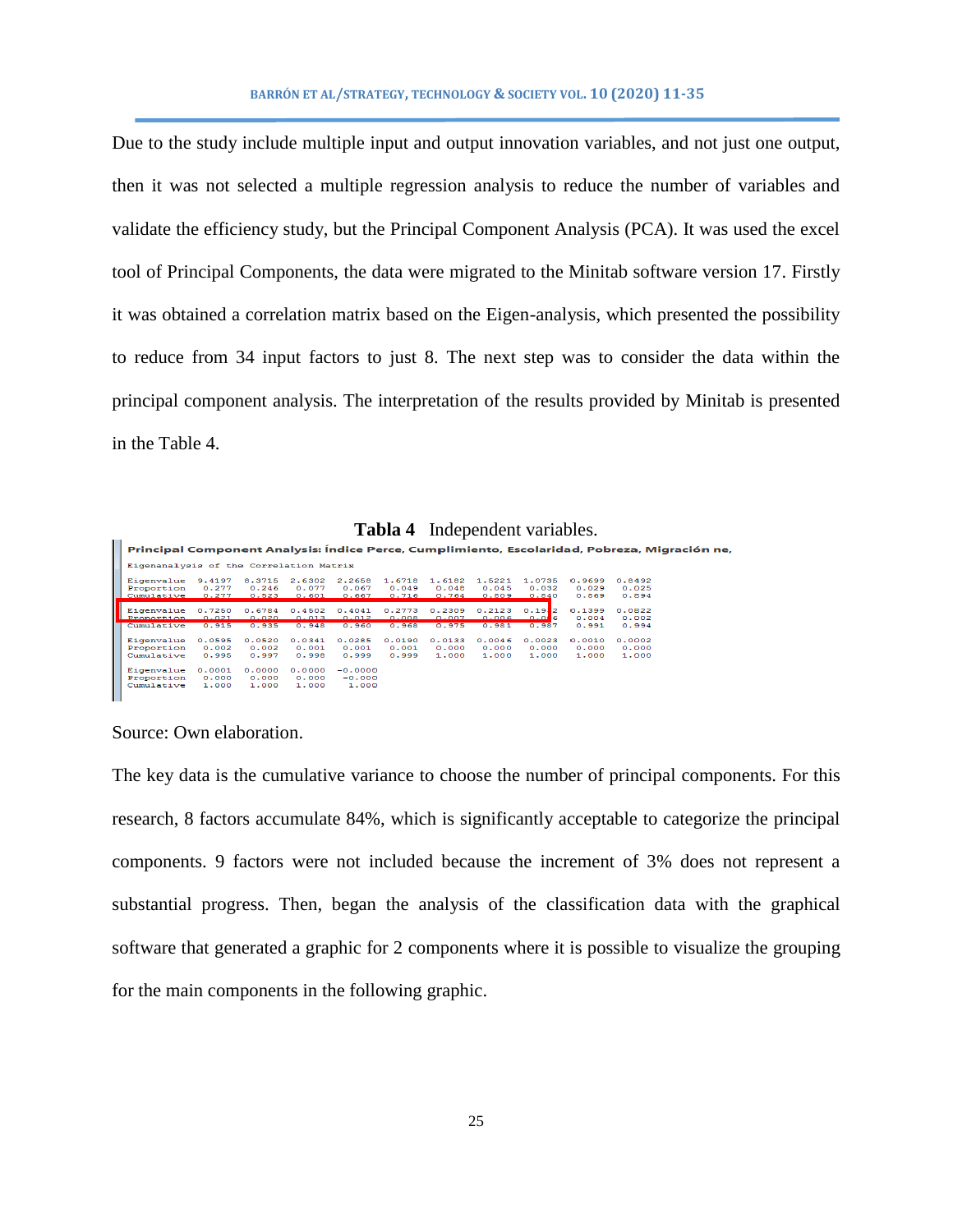

Source: Own elaboration.

**Graphic 2** Principal Components Trend.

The consecutive step is to decide which component is assigned to each of the variables. It was decided considering the absolute value of each assigned value to one variable.

|                                                                                                     | Table 5. Choice of higher absolute values. |                      |                   |                      | The Principal Components were reduced from 34 to 8 |                   |                   |                      |                            |                              |
|-----------------------------------------------------------------------------------------------------|--------------------------------------------|----------------------|-------------------|----------------------|----------------------------------------------------|-------------------|-------------------|----------------------|----------------------------|------------------------------|
|                                                                                                     |                                            |                      |                   |                      |                                                    |                   |                   |                      | factors.                   |                              |
|                                                                                                     |                                            |                      |                   |                      | <b>Table 6.</b> Variables summary of ACP.          |                   |                   |                      |                            |                              |
| Variable                                                                                            | PC <sub>1</sub>                            | PC <sub>2</sub>      | PC <sub>3</sub>   | PC4                  | PC <sub>5</sub>                                    | PC <sub>6</sub>   | PC7               | PC8                  |                            |                              |
| Índice                                                                                              | 0.02                                       | 0.161                | 0.308             | $-0.016$             | 0.332                                              | 0.093             | $-0.19$           | $-0.157$             |                            |                              |
| Cumplimiento                                                                                        | 0.07                                       | $-0.024$             | 0.38              | $-0.146$             | $-0.157$                                           | $-0.077$          | $-0.353$          | 0.126                | <b>Principal Component</b> | <b>Included variables</b>    |
| Escolaridad                                                                                         | 0.267                                      | 0.115                | $-0.104$          | 0.074                | 0.04                                               | $-0.093$          | 0.137             | 0.171                |                            |                              |
| Pobreza                                                                                             | $-0.245$                                   | $-0.135$             | 0.187             | 0.003                | $-0.233$                                           | $-0.05$           | $-0.04$           | $-0.048$             | PC <sub>1</sub>            | 3, 4, 11, 12, 16, 20, 21, 27 |
| Migración                                                                                           | 0.083                                      | 0.198                | 0.175             | $-0.312$<br>$-0.162$ | 0.111<br>$-0.39$                                   | 0.292<br>$-0.124$ | 0.133<br>$-0.155$ | 0.193                |                            |                              |
| Percepción<br>Aportación                                                                            | 0.044<br>$-0.028$                          | $-0.178$<br>$-0.321$ | $-0.196$<br>0.023 | $-0.133$             | 0.119                                              | 0.161             | $-0.008$          | 0.02<br>0.043        | PC <sub>2</sub>            | 7, 28, 29, 30, 31, 32, 33    |
| Índice                                                                                              | 0.049                                      | $-0.034$             | 0.007             | 0.111                | $-0.296$                                           | 0.243             | 0.453             | $-0.474$             | PC <sub>3</sub>            | 2, 6, 18, 34                 |
| Índice                                                                                              | 0.15                                       | $-0.175$             | 0.097             | $-0.052$             | 0.061                                              | 0.015             | 0.278             | $-0.31$              |                            |                              |
| Apertura                                                                                            | $-0.047$                                   | 0.107                | $-0.094$          | $-0.41$              | $-0.112$                                           | $-0.414$          | 0.251             | 0.036                | PC <sub>4</sub>            | 5, 19                        |
| Ingresos                                                                                            | 0.265                                      | $-0.051$             | $-0.028$          | 0.119                | $-0.069$                                           | $-0.264$          | $-0.087$          | $-0.196$             |                            |                              |
| Absorción                                                                                           | 0.244                                      | 0.126                | $-0.148$          | 0.114                | $-0.043$                                           | 0.111             | 0.089             | $-0.063$             | PC <sub>5</sub>            | 1,23, 25                     |
| Rendimiento                                                                                         | 0.064                                      | 0.037                | $-0.31$           | 0.074                | $-0.253$                                           | $-0.054$          | 0.125             | 0.375                | PC <sub>6</sub>            | 10,17, 22                    |
| Atracción                                                                                           | 0.186                                      | $-0.003$             | 0.314             | 0.026                | 0.047                                              | $-0.059$          | 0.316             | 0.323                |                            |                              |
| Población                                                                                           | 0.03                                       | 0.076                | $-0.254$          | 0.208                | $-0.175$                                           | 0.309             | $-0.311$          | 0.055                | PC7                        | 8, 9, 15, 24, 26             |
| Ingreso                                                                                             | 0.244                                      | 0.167                | $-0.089$          | $-0.138$             | 0.051                                              | 0.085             | $-0.061$          | 0.046                |                            |                              |
| Participación                                                                                       | 0.197                                      | 0.109                | 0.097             | $-0.089$             | $-0.193$                                           | 0.391             | $-0.017$          | $-0.198$             | PC <sub>8</sub>            | 13,14                        |
| Índice                                                                                              | $-0.132$                                   | $-0.192$             | $-0.261$          | $-0.232$             | 0.183                                              | 0.153             | $-0.128$          | $-0.089$             |                            |                              |
| Tráfico                                                                                             | 0.24                                       | 0.113                | 0.046             | $-0.258$             | $-0.188$                                           | 0.013             | $-0.16$           | $-0.145$             | Source: Own elaboration.   |                              |
| Cobertura                                                                                           | 0.221                                      | 0.107                | $-0.115$          | $-0.043$             | 0.123                                              | 0.216             | $-0.133$          | 0.152                |                            |                              |
| Viviendas                                                                                           | 0.227                                      | 0.146                | $-0.166$<br>0.118 | $-0.148$<br>$-0.168$ | 0.098                                              | $-0.012$          | $-0.035$<br>0.042 | $-0.001$             |                            |                              |
| Inversión<br>Fluio                                                                                  | 0.142                                      | 0.114<br>0.066       | 0.142             | $-0.35$              | 0.116<br>$-0.331$                                  | $-0.262$<br>0.074 | $-0.066$          | $-0.108$             |                            |                              |
| Investigadore                                                                                       | 0.14<br>0.211                              | 0.035                | 0.145             | 0.246                | $-0.115$                                           | $-0.228$          | $-0.253$          | $-0.006$<br>$-0.127$ |                            |                              |
| Empresas                                                                                            | 0.227                                      | 0.097                | $-0.037$          | 0.216                | 0.254                                              | $-0.183$          | $-0.09$           | $-0.191$             |                            |                              |
| Empresas                                                                                            | 0.17                                       | 0.086                | $-0.11$           | 0.106                | 0.055                                              | 0.059             | 0.201             | 0.141                |                            |                              |
| PB                                                                                                  | 0.247                                      | $-0.185$             | $-0.062$          | 0.077                | $-0.066$                                           | $-0.084$          | $-0.08$           | $-0.01$              |                            |                              |
| Alumnos                                                                                             | 0.198                                      | $-0.262$             | $-0.013$          | 0.02                 | $-0.02$                                            | $-0.051$          | $-0.051$          | $-0.008$             |                            |                              |
| Personas                                                                                            | 0.128                                      | $-0.31$              | 0.024             | $-0.05$              | 0.081                                              | 0.063             | 0.006             | 0.076                |                            |                              |
| Población                                                                                           | 0.141                                      | $-0.306$             | 0.022             | $-0.045$             | 0.065                                              | 0.059             | $-0.003$          | 0.055                |                            |                              |
| Población                                                                                           | 0.137                                      | $-0.308$             | 0.025             | $-0.046$             | 0.062                                              | 0.063             | $-0.007$          | 0.05                 |                            |                              |
| Población                                                                                           | 0.22                                       | $-0.236$             | 0.011             | $-0.003$             | 0.055                                              | $-0.04$           | 0.08              | 0.075                |                            |                              |
| Población                                                                                           | 0.118                                      | $-0.315$             | 0.023             | $-0.054$             | 0.081                                              | 0.065             |                   | 0.067                |                            |                              |
| $-0.074$<br>$-0.276$<br>0.004<br>$-0.377$<br>0.239<br>$-0.112$<br>Territorio<br>$-0.034$<br>$-0.34$ |                                            |                      |                   |                      |                                                    |                   |                   |                      |                            |                              |
|                                                                                                     | Source: Own elaboration.                   |                      |                   |                      |                                                    |                   |                   |                      |                            |                              |

The last step in the ACP phase is the screening of the original data into the principal component created. The former step is a prelude to the DEA analysis implementation; however before it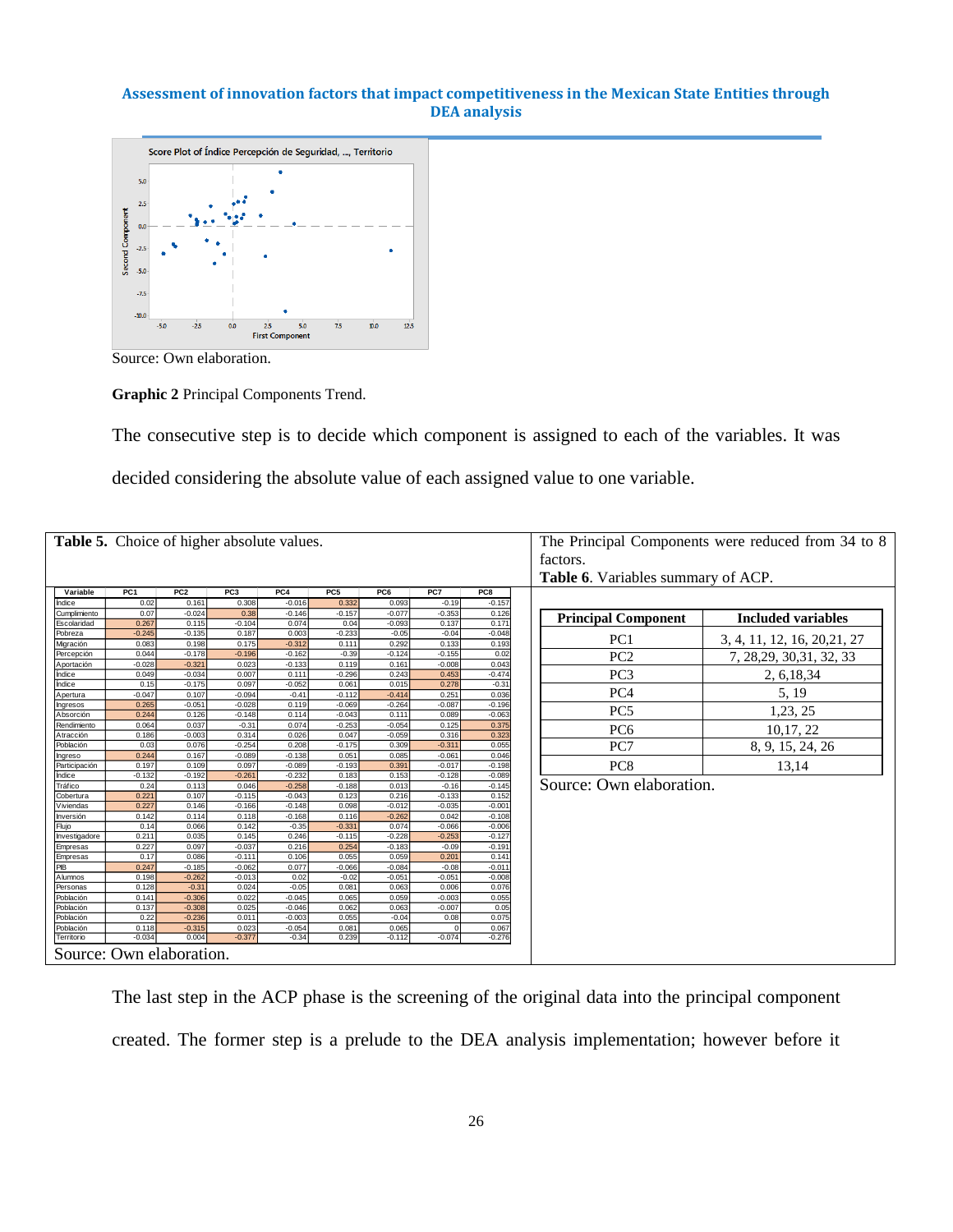should be applied a correlation study of the dependent variables involved as a result of the innovation indicators.

The following variables are called dependent under the present study of innovation exposed in the theoretical framework. The consecutive variables are precursors of innovation, for that reason are included as a result of governmental estate innovation indices.

**Table 7**. Innovation variables

| No.                         | Variable                           |
|-----------------------------|------------------------------------|
|                             | GDP growth                         |
| $\mathcal{D}_{\mathcal{A}}$ | Patents                            |
| 3                           | PIB growth of specialized industry |
|                             | PIB growth of specialized services |
| 5                           | Economic diversification           |
|                             | <b>Economic Units</b>              |

Source: Own elaboration.

As it was previously solved in the independent variables related with innovation, it was decided to generate a correlation matrix to find low correlation between variables. Nevertheless, it was decided not to use the ACP technique, due to the reduced number of variables and the low correlation. Then the following variables were considered as outputs of the DEA study.

|                |                                                |                    |                                            |                                       |                             |         | 6                 |
|----------------|------------------------------------------------|--------------------|--------------------------------------------|---------------------------------------|-----------------------------|---------|-------------------|
|                |                                                | Patents            | growth<br>GDP<br>Specialized<br>industrial | growth<br>Specialized GDP<br>services | Economic<br>diversification | Incomes | units<br>Economic |
| 1              | Patents                                        | 1.00000            |                                            |                                       |                             |         |                   |
| $\overline{2}$ | Specialized<br><b>GDP</b> industrial<br>growth | $-0.00076$ 1.00000 |                                            |                                       |                             |         |                   |
| 3              | Specialized<br><b>GDP</b> services<br>growth   |                    | $-0.04478$ 0.20048                         | 1.00000                               |                             |         |                   |

**Table 8.** DEA Correlation matriz of output variables.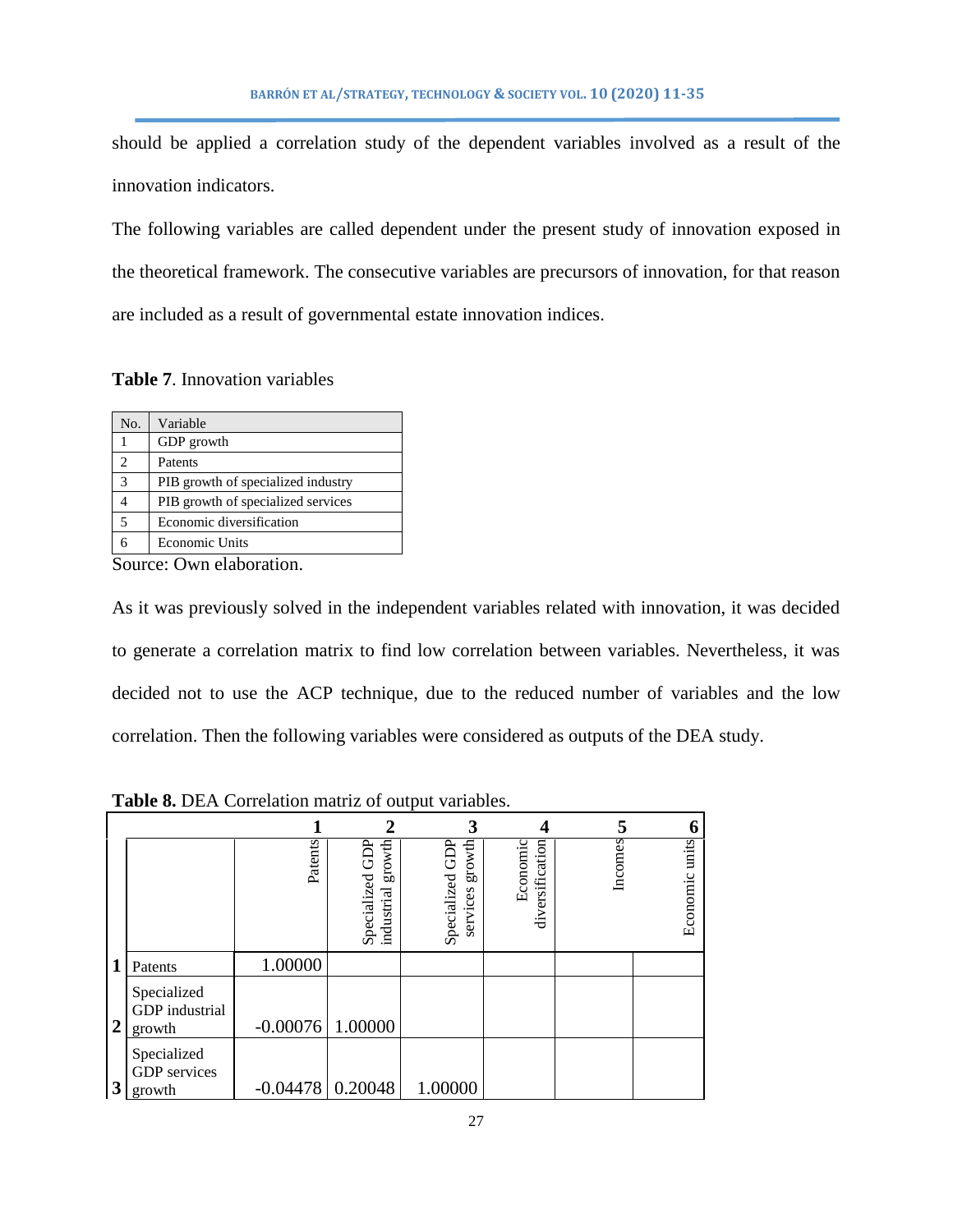| Economic<br>diversification |  | $0.54901   0.05046   0.026652   1.00000$                                |  |  |
|-----------------------------|--|-------------------------------------------------------------------------|--|--|
| mcomes                      |  | $0.25299   0.00338   -0.46902   0.03179   1.00000$                      |  |  |
| Economic<br>units           |  | $0.31960$   $0.36948$   $-0.00452$   $0.65354$   $-0.07685$   $1.00000$ |  |  |

Source: Own elaboration.

This was the basis of input / output data with which the DEA analysis was performed. It resulted

from the plugin complement of Excel, based on solver, with the efficiency data shown below:

**Table 9**. DEA results matriz.

|                |                            |            |                 |                 |      |      |      |       |       |       |                 |          |       |        | Virtual inpu Virtual inpu Virtual inpu Virtual inpu Virtual inpu Virtual inpu Virtual inpu Virtual outd Virtual outd Virtual outd Virtual outd Virtual outd Virtual outd Virtual outd Virtual outd Virtual outd Virtual outd V |           |         |
|----------------|----------------------------|------------|-----------------|-----------------|------|------|------|-------|-------|-------|-----------------|----------|-------|--------|--------------------------------------------------------------------------------------------------------------------------------------------------------------------------------------------------------------------------------|-----------|---------|
|                | <b>DMU</b>                 | Eff. score | PC <sub>1</sub> | PC <sub>2</sub> | PC3  | PC4  | PC5  | PC6   | PC7   | PC8   | <b>Patentes</b> |          |       |        | Crecimiento Crecimiento Diversificad Ingreso de Il Unidades Ed Pears --->                                                                                                                                                      |           |         |
|                |                            |            |                 |                 |      |      |      |       |       |       |                 |          |       |        |                                                                                                                                                                                                                                |           |         |
| $\mathbf{1}$   | <b>Aguascalientes</b>      |            | 41602.52        | 0.00            | 0.00 | 0.00 | 6.44 | 4.63  | 38.55 | 17.78 | 1.74            | 16.28    | 6.88  | 750.00 | 5815.47                                                                                                                                                                                                                        | 49945.00  | 1(1)    |
| $\overline{2}$ | <b>Baia California</b>     |            | 106491.23       | 0.00            | 0.00 | 0.00 | 3.44 | 0.00  | 32.70 | 20.42 | 1.46            | 5.81     | 3.95  | 740.00 | 6919.18                                                                                                                                                                                                                        | 97616.00  | 2(1)    |
| $\mathbf{B}$   | <b>Baia California Sur</b> |            | 29665.34        | 0.00            | 0.00 | 0.00 | 2.59 | 0.00  | 13.67 | 19.56 | 0.00            | 11.27    | 6.44  | 562.00 | 9072.18                                                                                                                                                                                                                        | 28266.00  | 3(1)    |
| $\overline{a}$ | <b>Campeche</b>            |            | 189280.75       | 0.00            | 0.00 | 0.00 | 2.72 | 5.37  | 37.03 | 24.29 | 0.75            | 24.04    | 6.76  | 533.00 | 6503.51                                                                                                                                                                                                                        | 36392.00  | 4(1)    |
| 5              | <b>Chiapas</b>             |            | 68387.52        | 0.00            | 0.00 | 0.00 | 0.54 | 0.00  | 31.26 | 13.07 | 0.51            | 3.41     | 11.59 | 610.00 | 3387.92                                                                                                                                                                                                                        | 154513.00 | 5(1)    |
| 6              | <b>Chihuahua</b>           |            | 103801.66       | 0.00            | 0.00 | 0.00 | 4.08 | 0.00  | 37.45 | 19.93 | 1.40            | 4.61     | 5.76  | 709.00 | 6303.52                                                                                                                                                                                                                        | 108869.00 | 6(1)    |
| $\overline{ }$ | Coahuila                   |            | 127692.96       | 0.00            | 0.00 | 0.00 | 4.45 | 0.00  | 26.03 | 19.38 | 4.05            | 33.85    | 12.96 | 734.00 | 6096.53                                                                                                                                                                                                                        | 98453.00  | 7(1)    |
| 8              | Colima                     |            | 22773.62        | 0.00            | 0.00 | 0.00 | 3.34 | 12.41 | 43.57 | 19.22 | 2.02            | 23.96    | 9.30  | 603.00 | 6960.80                                                                                                                                                                                                                        | 31614.00  | 8(1)    |
| 9              | <b>Distrito Federal</b>    |            | 612633.95       | 0.00            | 0.00 | 0.00 | 3.70 | 6.84  | 5.39  | 24.48 | 9.64            | $-6.22$  | 6.80  | 935.00 | 7571.06                                                                                                                                                                                                                        | 428756.00 | 9(1)    |
| 10             | <b>Durango</b>             |            | 47031.22        | 0.00            | 0.00 | 0.00 | 2.88 | 0.00  | 37.90 | 22.13 | 0.85            | 21.64    | 7.93  | 734.00 | 5055.79                                                                                                                                                                                                                        | 55723.00  | 10(1)   |
| 11             | Guanaiuato                 |            | 146744.95       | 0.00            | 0.00 | 0.00 | 4.33 | 12.48 | 23.06 | 19.82 | 3.81            | 9.53     | 10.32 | 744.00 | 5606.75                                                                                                                                                                                                                        | 211985.00 | 11(1)   |
| 12             | Guerrero                   |            | 54482.29        | 0.00            | 0.00 | 0.00 | 0.14 | 0.00  | 42.39 | 18.48 | 2.99            | $-11.98$ | 13.17 | 598.00 | 5019.80                                                                                                                                                                                                                        | 149220.00 | 12(1)   |
| 13             | Hidalgo                    |            | 0.00            | 0.00            | 0.00 | 0.00 | 0.00 | 0.00  | 0.00  | 0.00  | 0.00            | 0.00     | 0.00  | 0.00   | 0.00                                                                                                                                                                                                                           | 0.00      |         |
| 14             | Jalisco                    |            | 234144.11       | 0.00            | 0.00 | 0.00 | 2.41 | 4.77  | 44.54 | 20.51 | 0.26            | 7.58     | 5.39  | 881.00 | 6396.45                                                                                                                                                                                                                        | 309520.00 | 14(1)   |
| 15             | México                     |            | 0.00            | 0.00            | 0.00 | 0.00 | 0.00 | 0.00  | 0.00  | 0.00  | 0.00            | 0.00     | 0.00  | 0.00   | 0.00                                                                                                                                                                                                                           | 0.00      |         |
| 16             | Michoacán                  |            | 0.00            | 0.00            | 0.00 | 0.00 | 0.00 | 0.00  | 0.00  | 0.00  | 0.00            | 0.00     | 0.00  | 0.00   | 0.00                                                                                                                                                                                                                           | 0.00      |         |
| 17             | <b>Morelos</b>             |            | 44851.95        | 0.00            | 0.00 | 0.00 | 3.45 | 11.46 | 9.25  | 22.74 | 4.45            | 25.23    | 10.21 | 694.00 | 5455.88                                                                                                                                                                                                                        | 94628.00  | 17(1)   |
| 18             | Navarit                    |            | 0.00            | 0.00            | 0.00 | 0.00 | 0.00 | 0.00  | 0.00  | 0.00  | 0.00            | 0.00     | 0.00  | 0.00   | 0.00                                                                                                                                                                                                                           | 0.00      |         |
| 19             | Nuevo León                 |            | 268246.23       | 0.00            | 0.00 | 0.00 | 5.97 | 10.77 | 36.79 | 21.64 | 6.37            | 12.97    | 6.77  | 885.00 | 7270.30                                                                                                                                                                                                                        | 156456.00 | 19(1)   |
| 20             | Oaxaca                     |            | 62225.24        | 0.00            | 0.00 | 0.00 | 0.99 | 6.59  | 34.18 | 7.24  | 0.12            | $-4.05$  | 6.84  | 629.00 | 4907.82                                                                                                                                                                                                                        | 172743.00 | 20(1)   |
| 21             | <b>Puebla</b>              |            | 122136.93       | 0.00            | 0.00 | 0.00 | 2.02 | 5.01  | 47.29 | 23.08 | 3.78            | 21.48    | 7.81  | 820.00 | 5368.95                                                                                                                                                                                                                        | 155161.00 | 21(1)   |
| 22             | Querétaro                  |            | 76177.26        | 0.00            | 0.00 | 0.00 | 7.07 | 2.18  | 16.49 | 20.20 | 3.98            | 16.52    | 4.25  | 749.00 | 6124.46                                                                                                                                                                                                                        | 67096.00  | 22(1)   |
| 23             | <b>Quintana Roo</b>        |            | 0.00            | 0.00            | 0.00 | 0.00 | 0.00 | 0.00  | 0.00  | 0.00  | 0.00            | 0.00     | 0.00  | 0.00   | 0.00                                                                                                                                                                                                                           | 0.00      |         |
| 24             | <b>San Luis Potosí</b>     |            | 57074.43        | 0.00            | 0.00 | 0.00 | 3.72 | 7.98  | 17.01 | 14.36 | 0.82            | 22.57    | 10.67 | 761.00 | 5350.01                                                                                                                                                                                                                        | 93426.00  | 24(1)   |
| 25             | Sinaloa                    | 0.888155   | 69960.53        | 0.00            | 0.00 | 0.00 | 1.71 | 6.65  | 27.73 | 17.62 | 1.61            | 12.48    | 8.57  | 668.00 | 6745.86                                                                                                                                                                                                                        | 110086.79 | 3( .21) |
| 26             | Sonora                     |            | 110671.49       | 0.00            | 0.00 | 0.00 | 4.83 | 0.96  | 20.42 | 22.98 | 3.13            | 7.12     | 7.21  | 732.00 | 6309.19                                                                                                                                                                                                                        | 101862.00 | 26(1)   |
| 27             | Tabasco                    | 0.951075   | 98918.06        | 0.00            | 0.00 | 0.00 | 2.49 | 0.00  | 18.03 | 19.59 | 1.40            | 11.09    | 6.43  | 616.00 | 7292.30                                                                                                                                                                                                                        | 78959.35  | 3(.547) |
| 28             | <b>Tamaulipas</b>          |            | 112274.57       | 0.00            | 0.00 | 0.00 | 2.58 | 0.00  | 25.14 | 21.02 | 0.72            | 3.09     | 6.05  | 657.00 | 6086.80                                                                                                                                                                                                                        | 123797.00 | 28(1)   |
| 29             | <b>Tlaxcala</b>            |            | 21924.91        | 0.00            | 0.00 | 0.01 | 2.04 | 1.10  | 29.47 | 24.02 | 1.16            | 12.14    | 8.74  | 820.00 | 4852.37                                                                                                                                                                                                                        | 59633.00  | 29(1)   |
| 30             | Veracruz                   |            | 202049.93       | 0.00            | 0.00 | 0.00 | 0.88 | 10.01 | 35.87 | 18.41 | 0.83            | $-0.51$  | 9.44  | 680.00 | 5641.87                                                                                                                                                                                                                        | 270359.00 | 30(1)   |
| 31             | Yucatán                    |            | 56054.23        | 0.00            | 0.00 | 0.00 | 4.87 | 14.15 | 26.67 | 19.58 | 2.36            | 6.92     | 5.80  | 740.00 | 5420.22                                                                                                                                                                                                                        | 103435.00 | 31(1)   |
| 32             | <b>Zacatecas</b>           |            | 0.00            | 0.00            | 0.00 | 0.00 | 0.00 | 0.00  | 0.00  | 0.00  | 0.00            | 0.00     | 0.00  | 0.00   | 0.00                                                                                                                                                                                                                           | 0.00      |         |

Source: Own elaboration.

# **5. Results**

The DEA matrix shows the entities that still have neither reached the efficient value nor established the required values that each entity need to become 100% efficient and into the frontier. In the case that an entity is already into the efficient frontier, it remains intact.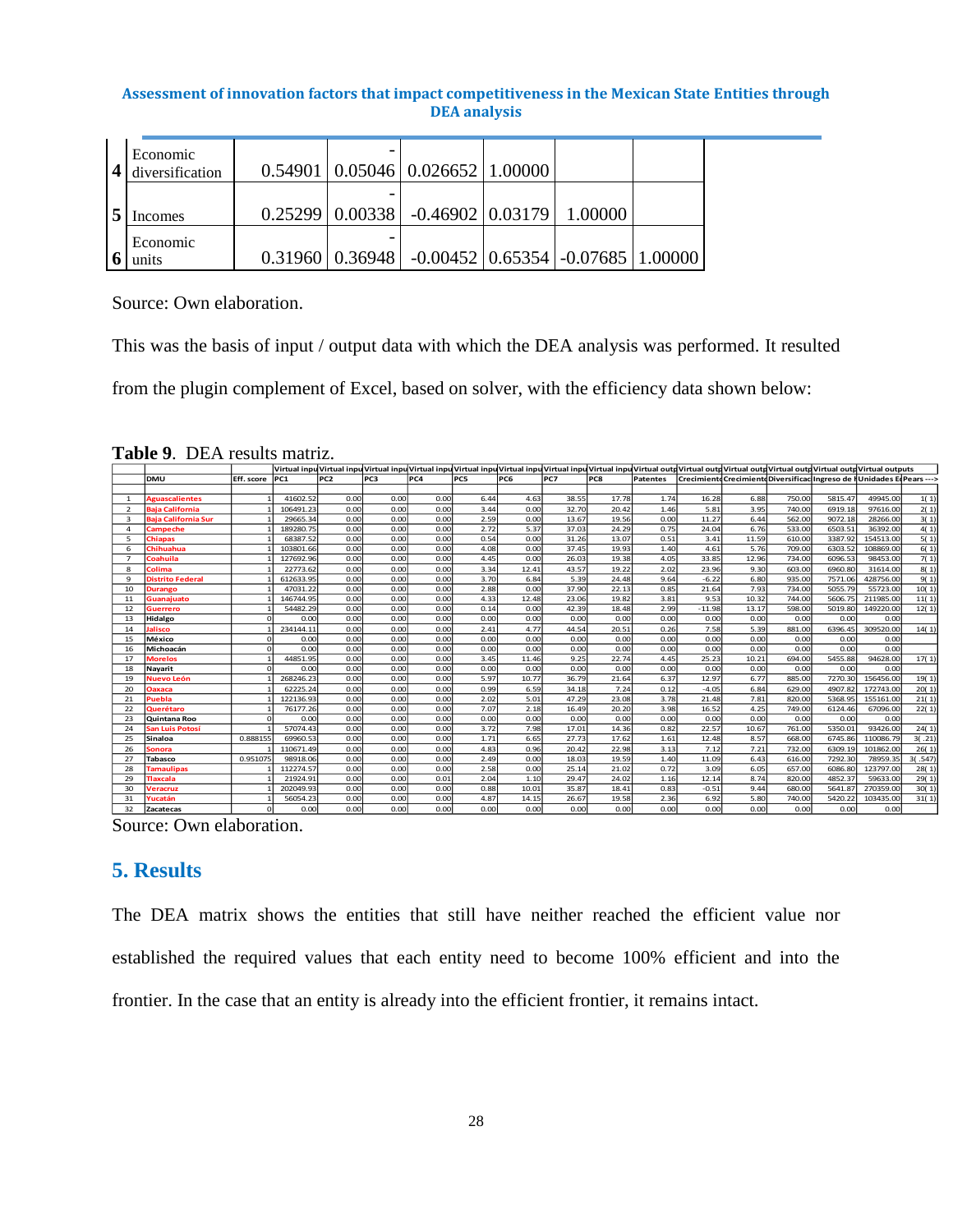The algorithm used for the DEA analysis executed in the atmosphere of Excel- solver, identifies which Mexican states can be considered as benchmark in terms of innovation in the national economic sector and which are not into the most relevant variables in order to increase their efficiency. The study of principal components considered the input variables behavior to measure innovation in economic sectors and the influence of those variables, such as those described in the Principal Component Analysis (PCA).

The results that shows the execution of the DEA, refers to state entities that are frontier. However it is important to remark that the DEA analysis does not set as efficient frontier only the states leading to a corresponding variable of an item. The DEA analysis also forms an envelope surface data where some entities may appear as efficient frontier despite they do not lead any specific variable. The election based on the consideration that an envelope surface data is formed by boundary lines where one can locate entities as tangent points and not precisely vertices of the mentioned surface.

The data presented in the last column of the table refers to those values associated with the slack of variables. Those values have the function of coupling, according to the mathematical model, the iterations results for each DMU which is not efficient. The slack created for the DMU's that do not belong to the efficient frontier is relevant to the orientation of state inputs according to the variables presented. The results show a broad spectrum of work within the framework of innovation. The efficient frontier model allows knowing the levels of technical efficiency for the state entities.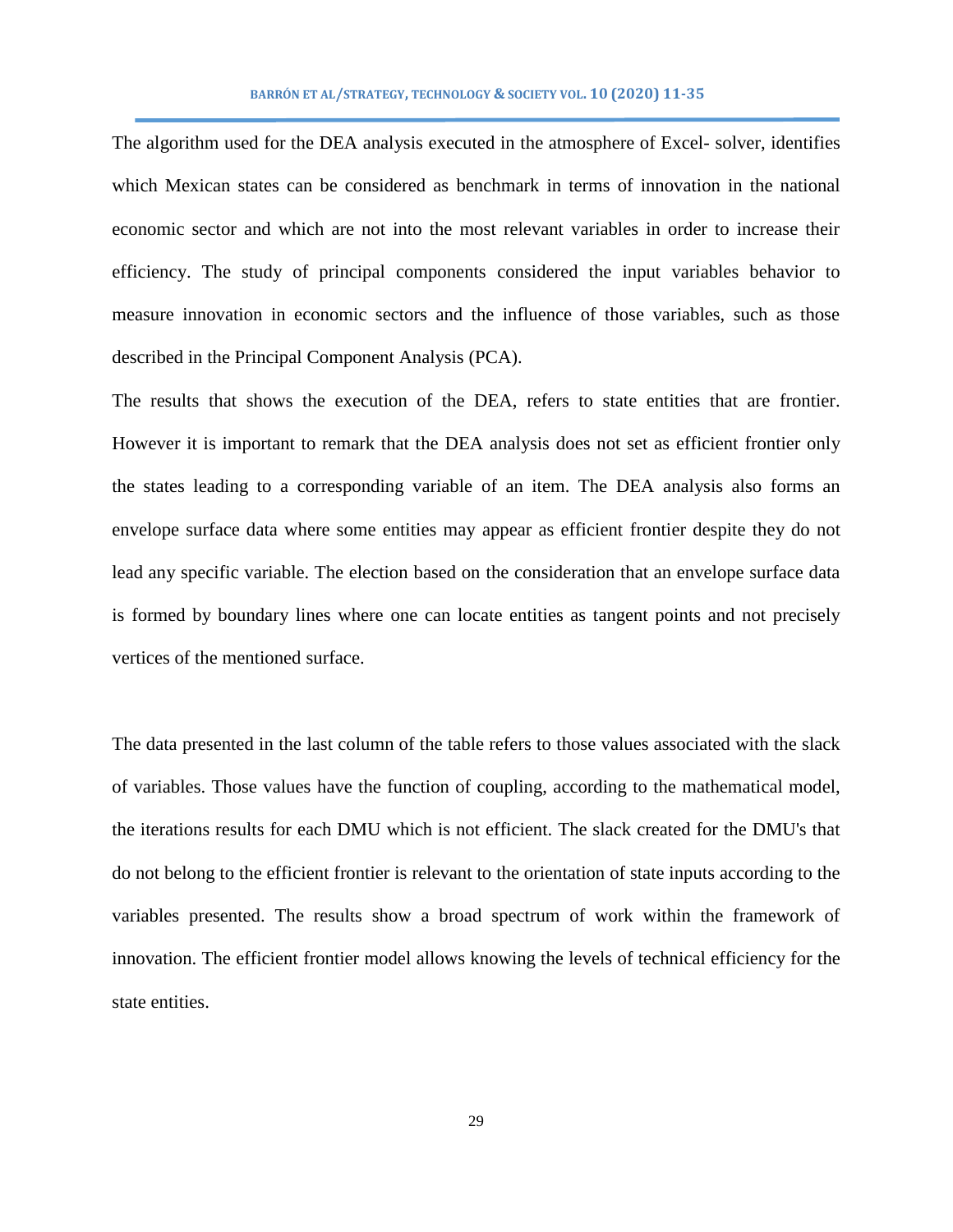This applied research applied the DEA technique, as analytical instrument, catalogue the Mexican estate entities to categorize them according to the efficient frontier and be able to increase the innovation level. The innovation measurement of the Mexican state entities allows the identification of the most efficient states in the country; as well as the variables that contribute or not to that national objective within the country. Among the identified opportunity areas are where state entities can improve their identified "inputs"; or, their "outputs" to get closer to the identified efficiency frontier with the DEA analysis. Consequently, it is crucial that from the opportunity areas identified, new public policies can be generated to fill the gaps at the national level.

The innovation variables recognize a wide factors range involved in the state institutions as competitiveness means. Regarding the principal component analysis, it is shown a little difference between social variables interrelated in the innovation field. According to the innovation framework, it is concluded that the variables related with the innovation development are strongly interrelated, then it allows that each state entity be efficient in some aspect of the theoretical framework according to the established government policies.

# **6. Conclusions**

This analysis based on the data envelopment analysis (DEA) allows contrasting the innovative Mexican state factors with other index results such as the one of the Foro Consultivo Científico y Tecnológico (FCCyT). Comparing both results, the FCCyT displays the states highlighted in the following order: Distrito Federal, Nuevo León, Querétaro, Jalisco and Morelos. By contrast in the present research, after Distrito Federal and Nuevo León the study reveals the state of Morelos. That state entity was the last one of the highlighted in the FCCyT index. One of the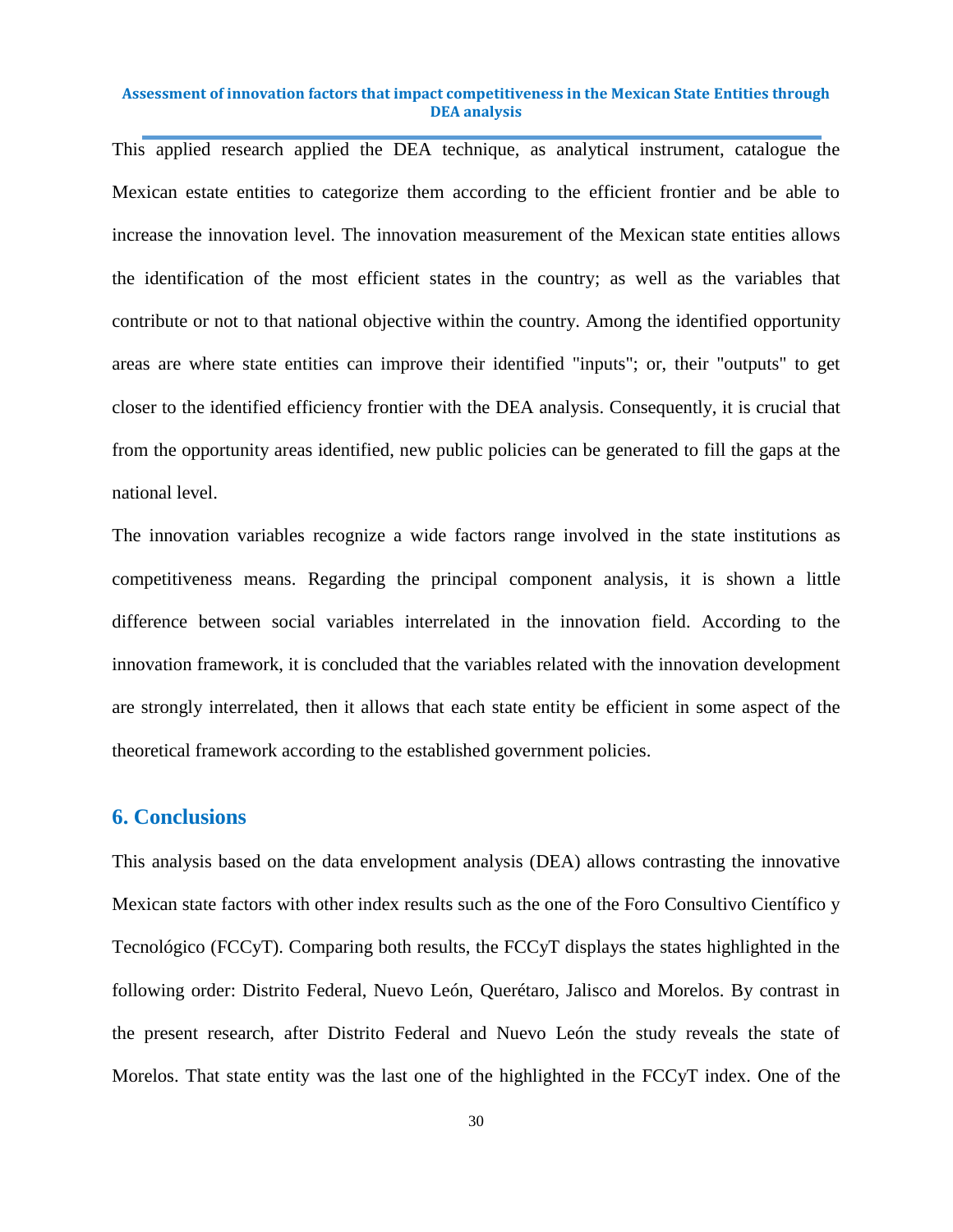main reasons of this difference could be the analytical technique -DEA-, due to it helps the decision makers to visualize the whole variables considered into this study which were 36 taking into account besides the economic variables, the infrastructure, educational and social ones.

# **References**

- Afzal, M. N. I. (2014). An empirical investigation of the National Innovation System (NIS) using Data Envelopment Analysis (DEA) and the TOBIT model. *International Review of Applied Economics*, *28*(4), 507-523.
- Afzal, M., Lawrey, R., & Gope, J. (2019). Understanding national innovation system (NIS) using porter's diamond model (PDM) of competitiveness in ASEAN-05. *Competitiveness Review: An International Business Journal.*
- Apsalone, M., & Šumilo, Ē. (2015). Socio-Cultural factors and international competitiveness. *Business, Management & Education / Verslas, Vadyba Ir Studijos, 13(2)*, 276-291. doi:10.3846/bme.2015.302.
- Atkinson, R. D. (2013, August ). *Competitiveness, innovation and productivity: clearing up the confusion.* The Information Technology & Innovation Foundation (ITIF).
- Atkinson, A., & Messy, F.A. (2012). Measuring financial literacy: Results of the OECD/International Network on Financial Education (INFE) pilot study.
- Augusto, e. a. (2005). A performance assessment approach to the Pursuit of Competitiveness Excellence: Methodology and a Framework for Implementation. *JGC Vol. 13 no. 1 & 2.*
- Bell, M., & Figueredo, P. (2012). Innovation Capability Building and Learning Mechanism in Late comer firms: recent empirical Contributions and implications for research. *Canadian Journal of Development Studies*, 14- 40.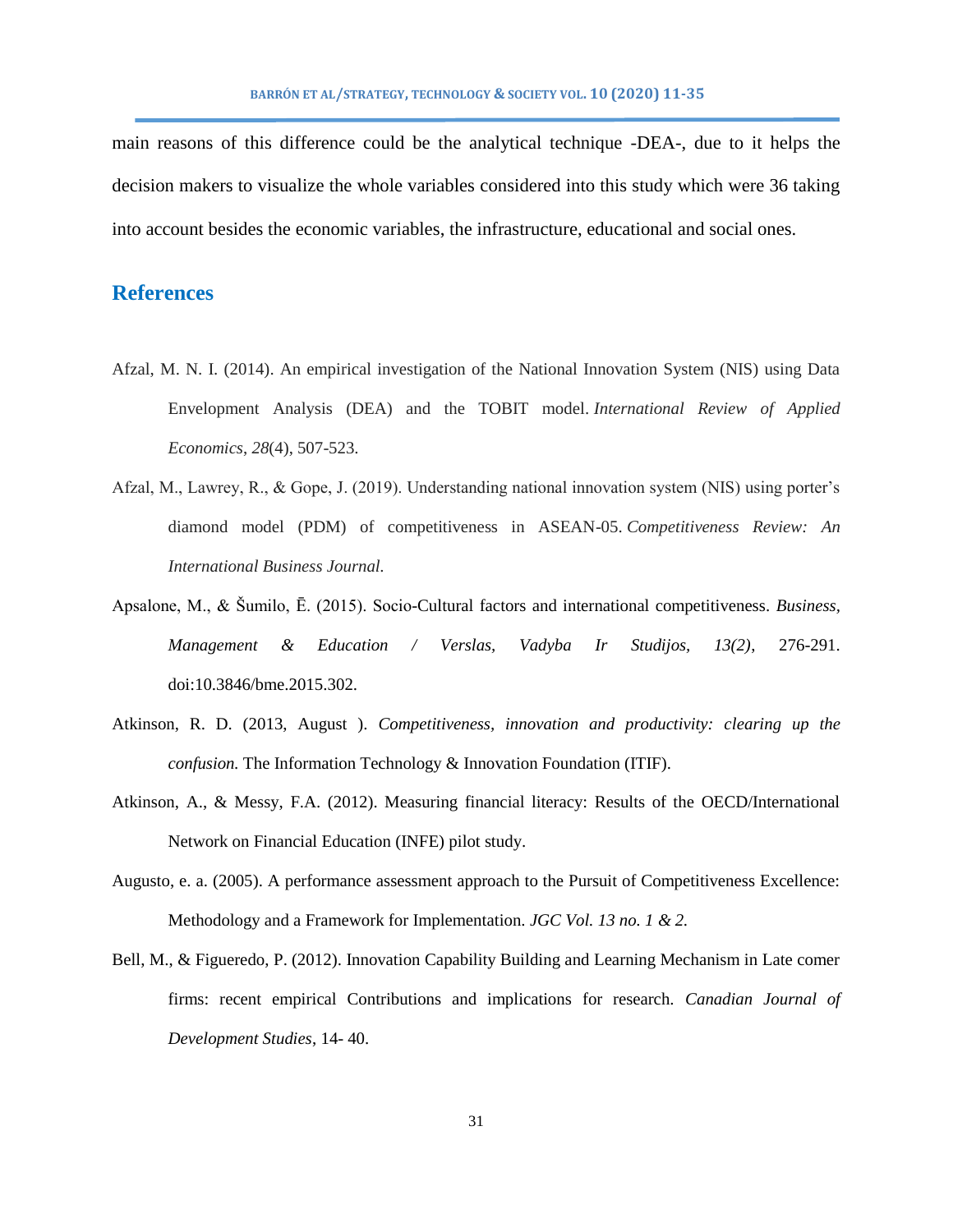- Blanke , J., Crotti , R., Drzeniek, H., & Fidanza, B. (2011). *The Long-Term View: Developing a Framework for Assessing Sustainable Competitiveness, [in:] The Global Competitiveness Report 20011-2012.* Geneva: K. Schwab, World Economic Forum.
- Burgos, V. (2010). Organizaciones que aprenden: guía de referencias para promover comunidades de práctica. *Administración de Conocimiento y desarrollo basado en conocimiento*, cap. 12.
- Camagni, R. (2002). On the concept of territorial competitiveness: sound or misleading?,. *Urban Studies*, no. 39 (13), pp. 2395-2411.
- Coelli, T. (1998). A multi-stage methodology for the solution of orientated DEA models. *Operations Research Letters*, 23 (3-5), 143-149.
- Chernega, O., & Bocharova, U. (2013). Civilization Determinants of Competitiveness of a National Economy. *Economics & Business*, 2313-19.
- Damanpour, F. (1991). Organizational Innovation: A meta analysis of effects of determinants and moderators. Academy of Management Journal, 34(3), 555-590.
- Davis, J. P. (2013). Capturing the Value of Synchronized Innovation. *MIT Sloan Management Review*, 55-62.
- Drake, L. & Howcroft, B. (1994). Relative efficiency in the branch network of a UK bank: ana empirical study. *Omega*, 22(1), 83-90.
- Dutrenit Bielous, G., Zaragoza Lopez , M. L., Saldivar Chavez, M., Solano Flores, E., & Zuniga-Bello, P. (DR Enero 2014, FCCyT). *Ranking Nacional de Ciencia, Tecnología e Innovación Capacidades y oportunidades de los Sistemas Estatales de CTI. Ranking 2013.* Mexico, D.F.: Foro Consultivo Científico y Tecnológico, AC ISBN: 978-607-9217-31-0.
- Düzgün, R. (2007). Türkiye'ninUluslararası RekabetGücü: ÇokDeğişkenli Đstatistiksel BirAnaliz. *SosyalBilimlerEnstitüsüDergisi*, Sayı: 23. pp. 422-424 .
- Enache, I., & Dovleac, L. (2015, Romanian Journal Of Marketing, 3, pp. 70-80, Business Source Complete, EBSCOhost, viewed 19 Februar). The innovation degree as a decisive factor in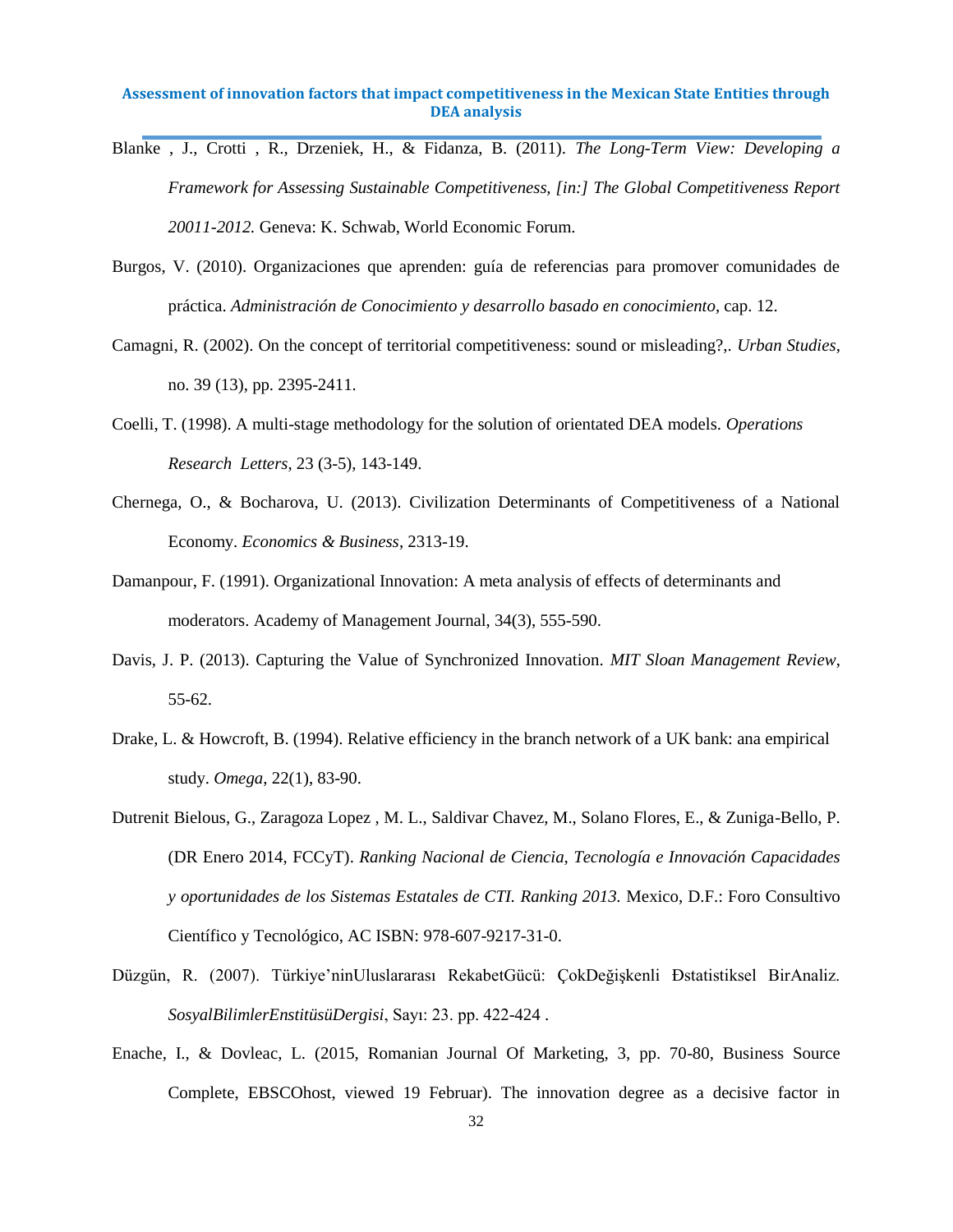promoting new products Comparative study comparative study: Romania - Poland. *Romanian Journal Of Marketing, 3,*, pp. 70-80, Business Source Complete, EBSCOhost, viewed 19 February 2016.

- Fernández-Rodríguez Labordeta, J., & Giménez, G. (2012). El efecto del capital humano sobre la innovación: Un análisis desde las perspectivas cuantitativa y cualitativa de la educación. *Intangible Capital*, 8(2), 425-446. doi:10.3926/ic.345.
- Ghazal, R., & Zulkhibri, M. (2015). Determinants of innovation outputs in developing countries. *Journal Of Economic Studies*, 42(2), 237-260. doi:10.1108/JES-01-2013-0016.
- Herranz, A. Á., Barraza, J. E., & Legato, A. M. (2009). Inversión Extranjera Directa y Crecimiento Económico en Latinoamérica. (Spanish). *Información Tecnológica, 20(6)*, 115-124. doi:10.1612/inf.tecnol.4116it.08.
- Hickman, B. G. (1992). International Productivity and Competitiveness. *Oxford University Press*, viii, 407.
- Index, G.I. (2014). URL: https://www. globalinnovationindex. org/userfiles/file/reportpdf. *GII-2014-v5. pdf (дата обращения: 14.12. 2017)*.
- Jovan, Z., & Bradić-Martinović, A. (2014). Competitiveness of Nations in selected SEE Countries. *Procedia Economics and Finance*, *8*, 755-762.
- Kealey, T. (2008). Innovation nation. *Economic Affairs, 28(3),* (doi:10.1111/j.1468-0270.2008.00848.x), 65-67.
- Lee, S. K., Mogi, G., Lee, S. K., Hui, K. S., & Kim, J. W. (2010). Econometric analysis of the R&D performance in the national hydrogen energy technology development for measuring relative efficiency: The fuzzy AHP/DEA integrated model approach. *International journal of hydrogen energy*, *35*(6), 2236-2246.
- Lewandowska, L. (2013). Opportunities For Funding Innovation. *Comparative Economic Research*, 16(4), 57-78. doi:10.2478/cer-2013-0028.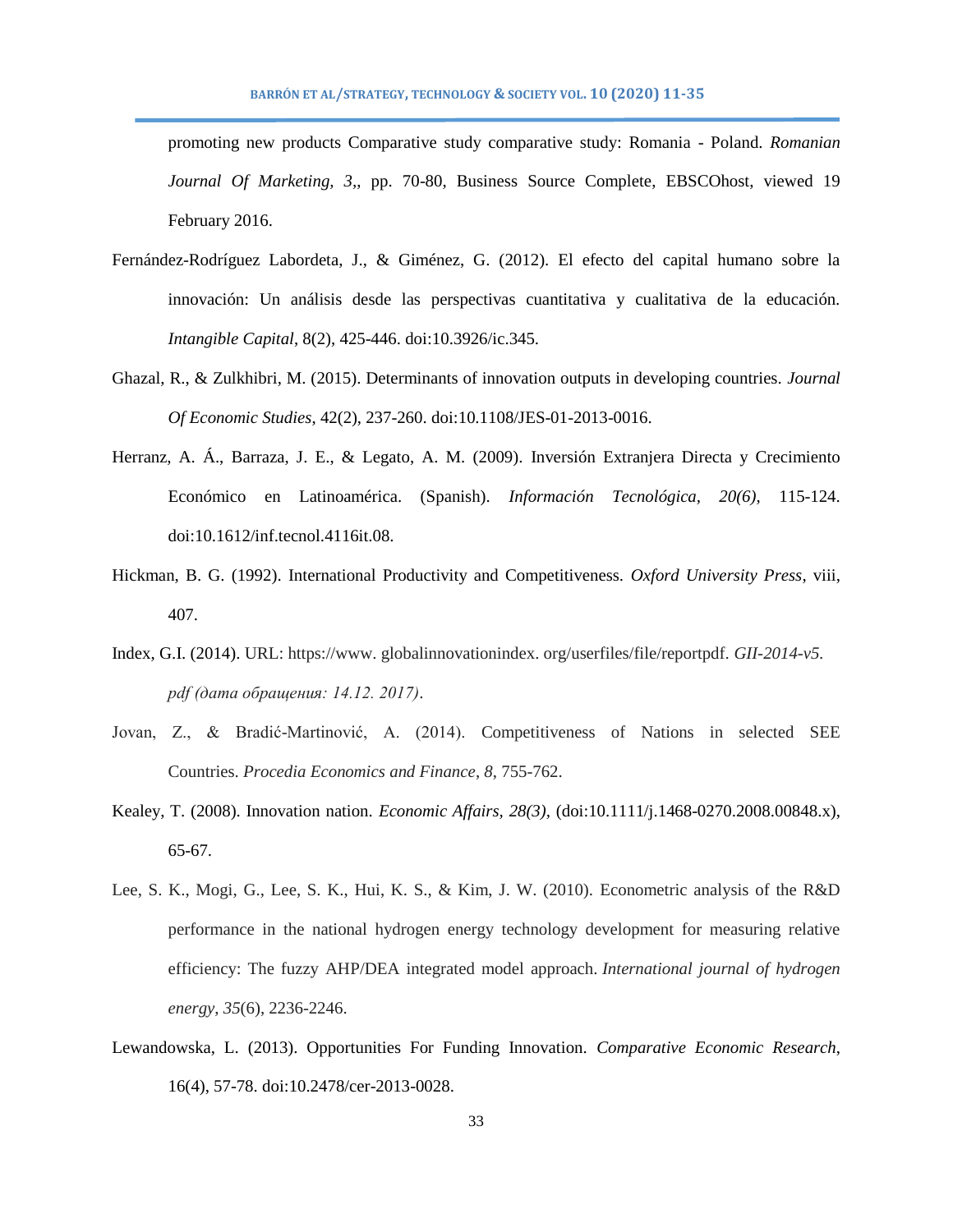- Lipovatz , D., Mandaraka, M., & Mourelatos, A. (2000). Multivariate analysis for the assessment of factors affecting industrial competitiveness: The case of Greek food and beverage industries. *Applied Stochastic Models In Business & Industry, 16(2)*, 85-98.
- Mayor, M. G., Davó, N. B., & De la Hera, M. B. (2012). La innovación tecnológica como variable determinante en la competitividad de los países. *Revista De Economía Mundial, (31)*, 137-166.
- Mendhi , T., & Soroosh , N. (2009). A new integrated DEA model for finding most BCC-eficient DMU. *Applied Mathematical Modelling*, 597-604.
- Neslihan, A., & Hüseyin, T. (2012). *Defining and Measuring Competitiveness: A Comparative Analysis of Turkey.* Retrieved from International Journal of Basic & Applied Sciences IJBAS-IJENS: http://citeseerx.ist.psu.edu/viewdoc/download?doi=10.1.1.418.4612&rep=rep1&type=pdf
- OECD (2011). *Nuclear Science Shielding Aspects of Accelerators, Targets and Irradiation Facilities-SATIF 10: Workshop OECD Proceedings, Geneva, Switzerland 2-4 June 2010*. OECD Publishing.
- Pan, T. W., Hung, S. W., & Lu, W. M. (2010). DEA performance measurement of the national innovation system in Asia and Europe. *Asia-Pacific Journal of operational research*, *27*(03), 369-392.
- Petrović Ranñelović, M., & Radukić, S. (2013). Analysis of national competitiveness through the prism of foreign direct investment. *Economic Themes.*, 51(4), 743-758.
- Porter, M. E. (1990). ¿Dónde radica la ventaja competitiva de las naciones? Harvard Deusto Business Review, (44), 3-26.
- Porter,M.E. & Michael; Ilustraciones Gibbs (2001). Strategy and the Internet.
- Porter, M.E.& Stern, S. (2001). Innovation location matters. MIT Sloan Management Review, 42(4), 28.
- Quindós, M., Rubiera, F., & Vicente, M. (n.d.). Análisis Envolvente de Datos: Una aplicación al sector de los servicios avanzados a las empresas del principado de Asturias.

Sampieri, R. H. (2014). *Metodología de la Investigación.* México D.F.: Mc. Graw Hill.